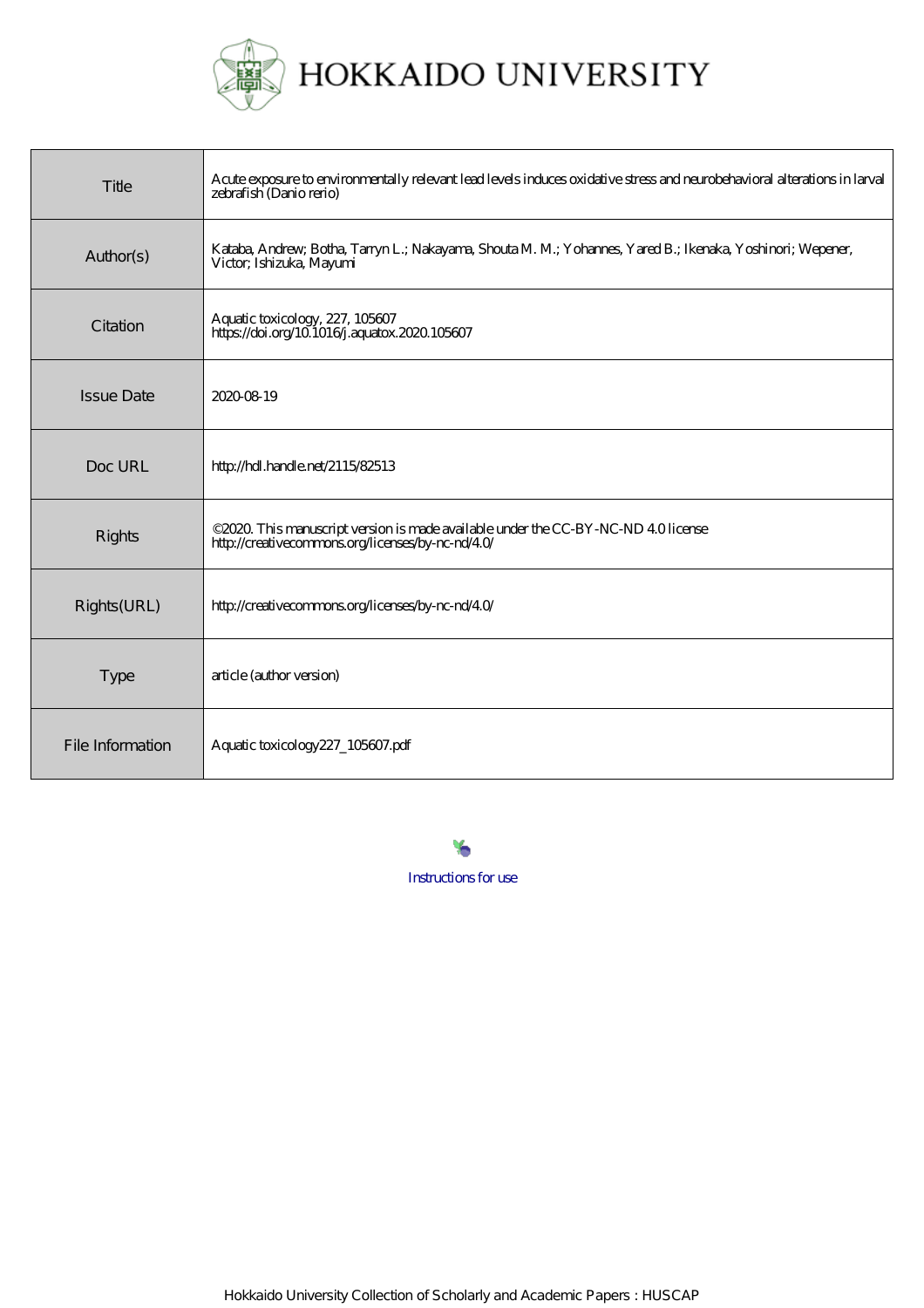**Title: Acute exposure to environmentally relevant Pb levels induces oxidative stress and neurobehavioral alterations in larval zebrafish (***Danio rerio***)**

## **Authors**

Andrew Kataba<sup>a,b</sup>, Tarryn L. Botha<sup>a,c</sup>, Shouta M.M Nakayama<sup>a</sup>, Yared B. Yohannes<sup>a,d</sup>, Yoshinori Ikenaka<sup>a,c</sup>, Victor Wepener<sup>a,c</sup> and Mayumi Ishizuka<sup>a,\*</sup>

## **Authors affiliations**

<sup>a</sup> Laboratory of Toxicology, Department of Environmental Veterinary Sciences, Faculty of Veterinary Medicine, Hokkaido University, Sapporo, Kita 18, Nishi 9, Kita-ku, Sapporo, Hokkaido 060-0818, Japan

<sup>b</sup> Department of Biomedical Sciences, School of Veterinary Medicine, The University of Zambia, P. O. Box 32379, Lusaka, Zambia

c Water Research Group, Unit for Environmental Sciences and Management, North-West University, Private Bag X6001, Potchefstroom, South Africa

d Department of Chemistry, College of Natural and Computational Science, University of

Gondar, P. O. Box 196, Gondar, Ethiopia

\* Corresponding author

### Mayumi Ishizuka

Laboratory of Toxicology, Department of Environmental Veterinary Sciences, Faculty of Veterinary Medicine, Hokkaido University, Kita 18 Nishi 9, Kita-ku, Sapporo 060-0818, Japan. Tel: +81-11-706-6949.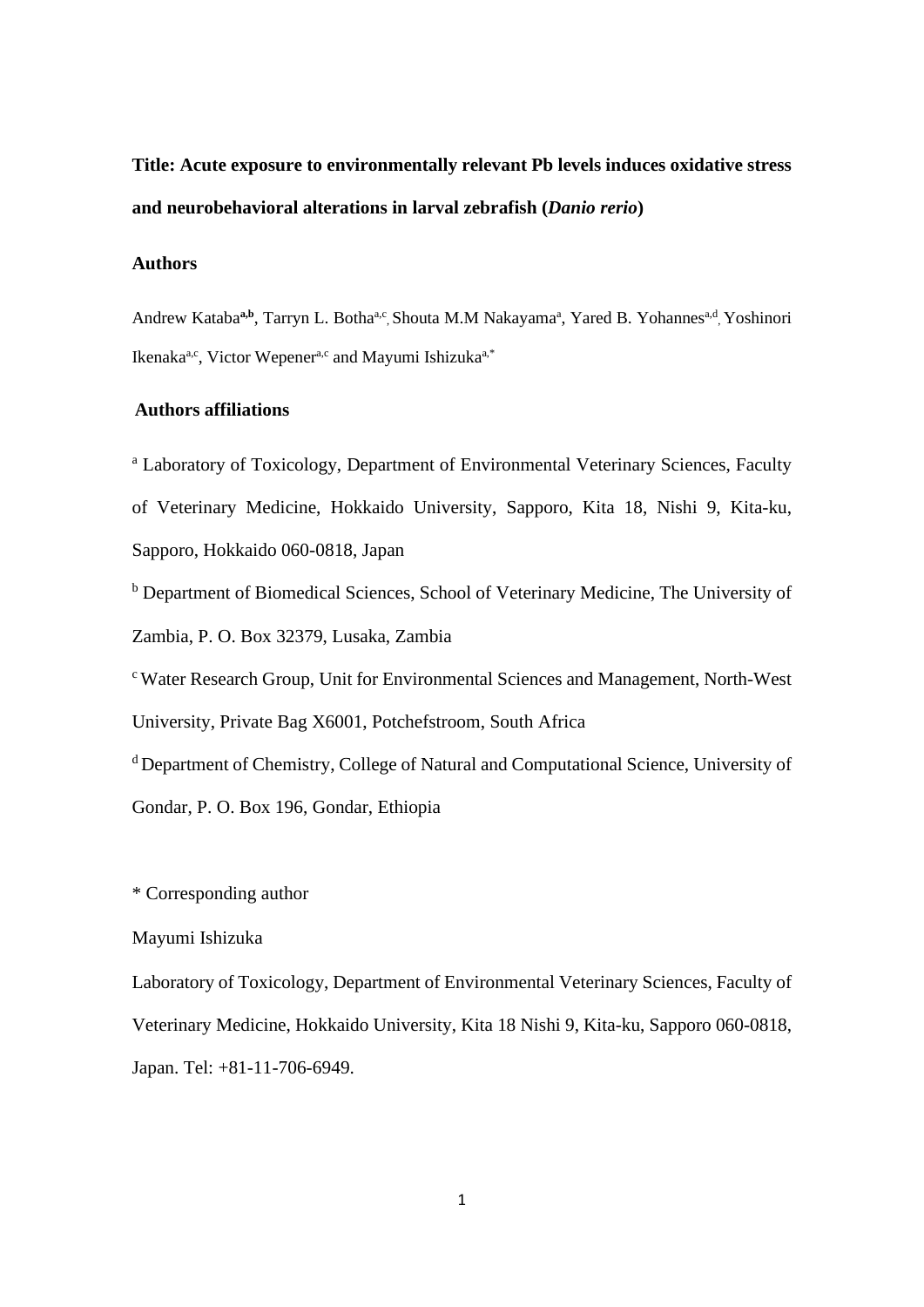### **Abstract**

The ubiquitous contamination of environmental lead (Pb) remains a worldwide threat. Improper Pb mine waste disposal from an abandoned lead-zinc mine has recently unearthed a widespread Pb poisoning in children in Kabwe Zambia. Although the adverse effects of Pb on human health have begun to receive attention, the ecotoxicological effects on aquatic vertebrates still need further investigation. In addition, there is paucity in the knowledge on the behavioural and molecular subcellular responses in larval zebrafish exposed to Pb within the range of environmental relevant concentration (average  $3 \mu g/L$ ) with maximum of 94  $\mu$ g/L) on aquatic organisms such as zebrafish. The adverse effects of environmentally relevant levels of Pb on larval zebrafish was evaluated by measuring swimming behaviour under alternating dark and light conditions. Larval zebrafish acutely exposed to environmentally relevant Pb exhibited neuro-behavioural alteration including enhanced hyperactivity under light conditions evidenced by increased distanced covered and speed compared to the control. The alteration of entire behavioral profiles was further associated with the disturbed expression patterns of mRNA level of key genes associated with antioxidant (HO-1, Ucp-2 and CoxI), proapoptotic gene (TP53), and antiapoptotic gene (Bcl-2). To our knowledge, this is the first report on the effects of environmentally relevant Pb levels from Kabwe, Zambia and their adverse neurobehavioural effects and subcellular molecular oxidative responses in larval zebrafish acutely exposed within a 30 minutes period. The current results would be beneficial in our understanding of the effects of low Pb levels acutely discharged into an aquatic environment and the life of aquatic organisms.

**Keywords:** Lead; Zebrafish larvae; Behavioral toxicology; Hormesis; Hyperactivity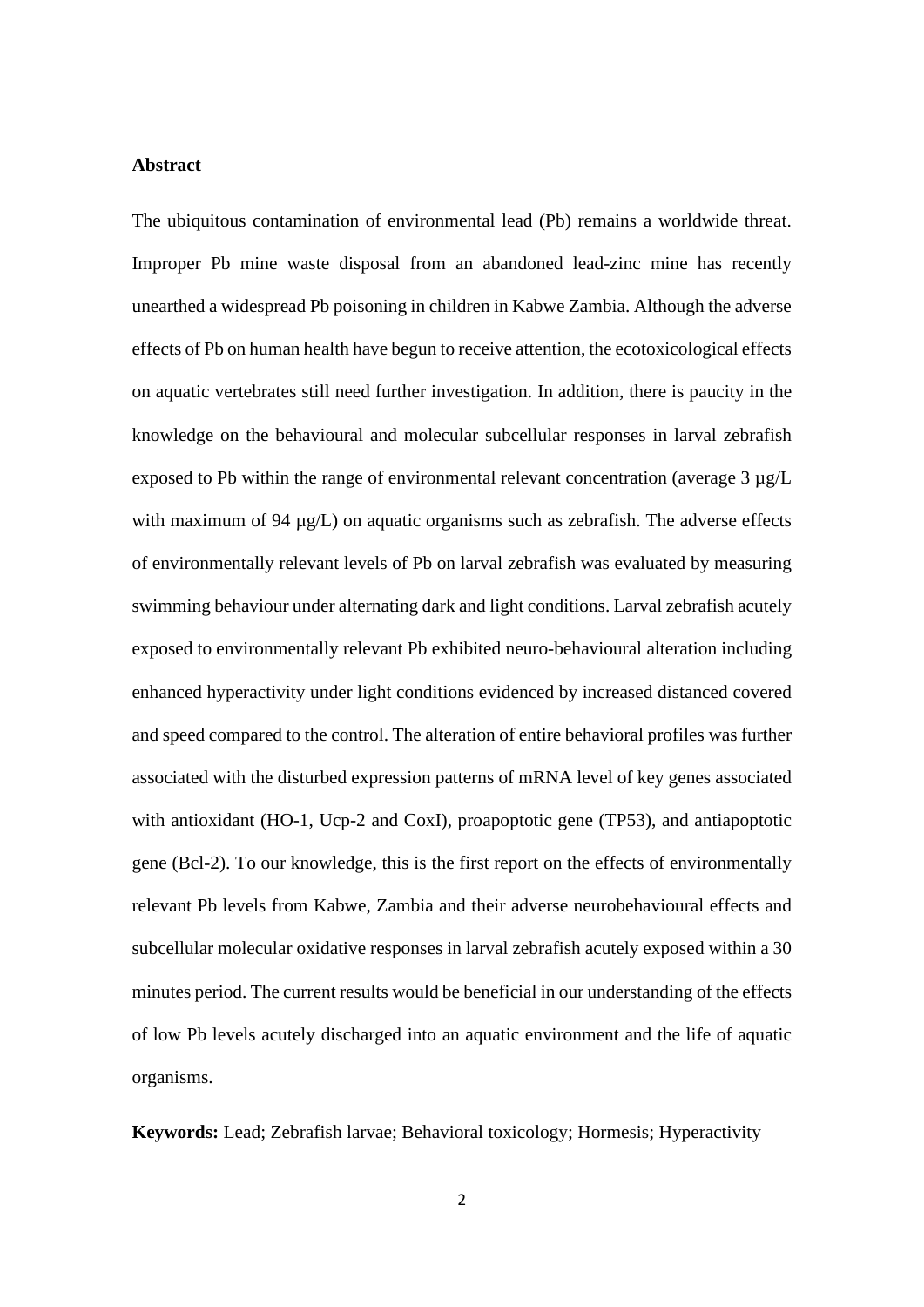### **1. Introduction**

Lead (Pb) has been reported as the most abundant toxic metal element in the environment and is generally found in trace amounts in soils, plants, and water (Cheng and Hu, 2010; Wani et al., 2015). Although Pb is ubiquitous in aquatic environments, high levels of Pb could be attributed to anthropogenic activities including the manufacture of batteries, paint, cement, as well as mining and smelting (Kim and Kang, 2017). Because of its valuable use historically, lead was extensively mined, and very large piles of leaded soil waste tailings are still found in some parts of the world. One of the most well-known cases is a now closed lead-zinc mine that operated for over 90 years in Kabwe (Zambia) without any Pb waste management system (Ikenaka et al., 2010; Nakayama et al., 2011). Dispersion of the contaminated soils in the form of dust particles, by strong winds and occasional flooding, has led to the pollution of the city and eventual contamination of children; leaving the majority of them with blood Pb levels above the level of concern which is 5µg/dL by the Center for Disease Control and Prevention (Bose-O'Reilly et al., 2017; Yabe et al., 2020, 2015). Samples from domestic animals like cattle, goats, free range chickens and wild rodents within the vicinity of the closed mine had substantial Pb accumulation in their tissues (Nakata et al., 2016; Nakayama et al., 2011; Yabe et al., 2013, 2011). On the other hand, Pb levels in natural water bodies and ground water drawn from boreholes in the area were found to have the highest concentration of 94 µg/L from a given site with the average concentration of 3 µg/L, well below the Pb permissible values of 50 µg/L by the Zambia Bureau of Standards (Nachiyunde et al., 2013).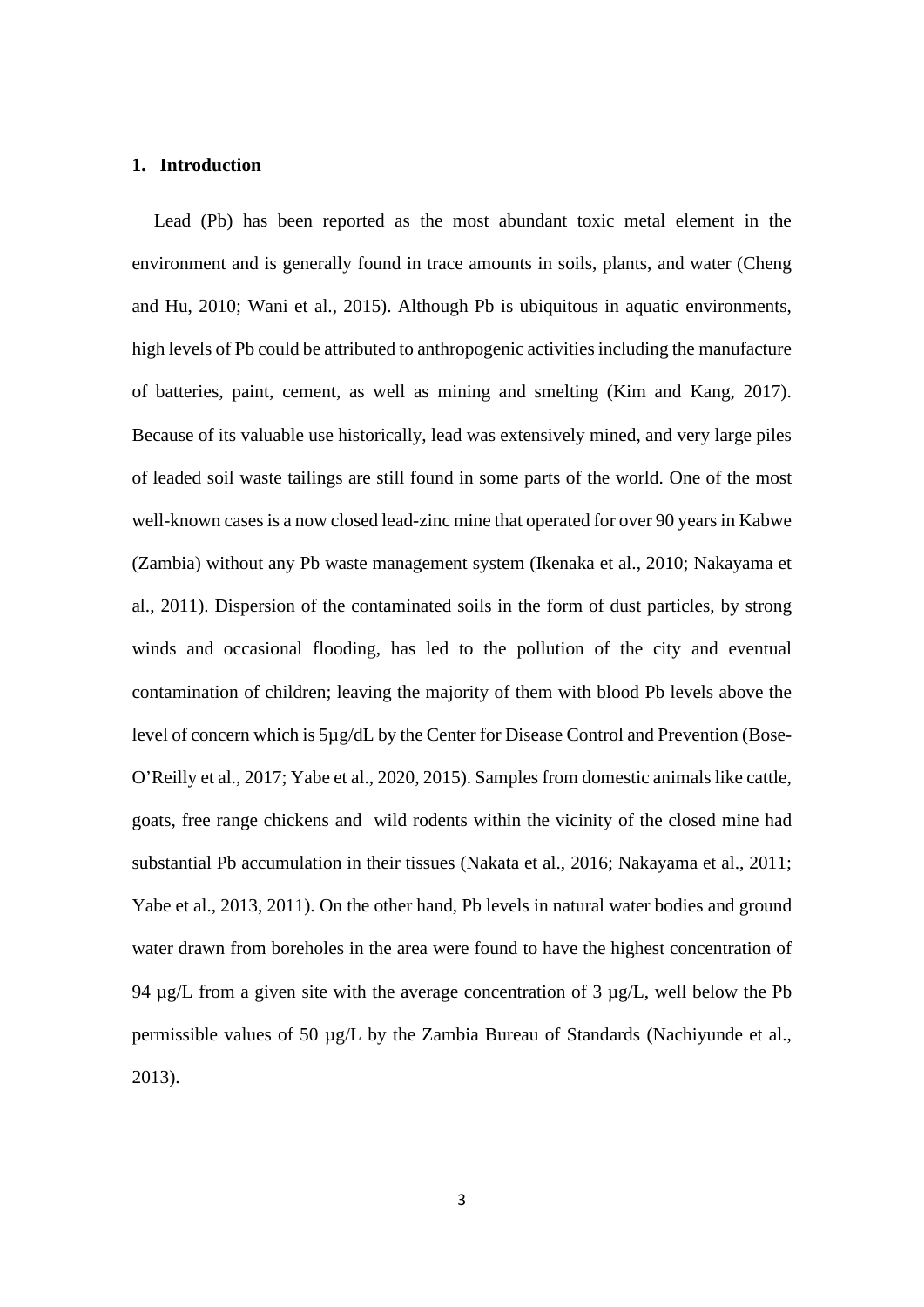Lead is known to be deleterious to almost all living organisms even in smaller amounts (Pokras and Kneeland, 2008). In humans, especially children, deficits in cognitive and academic skills have been reported in blood Pb concentrations lower than 5 µg /dL (Lanphear et al., 2000). In both young animals and humans, the nervous system, especially the brain, has been widely reported as the most vulnerable to Pb toxicosis due to its rapid growth that may incorporate Pb and the immature blood brain barrier (Flora et al., 2012). Furthermore, associations between subclinical Pb toxicosis and altered behaviour such as delinquent, antisocial and aggressive behaviours in humans have been reported in several studies (Nevin, 2000; Olympio et al., 2010; Sciarillo et al., 1992). Zebrafish are increasingly being used as a model organism due to their close homology (71%) with the human genome (Howe et al., 2014) . In zebrafish, Pb exposure to various levels and at different stages of the zebrafish development has been known to induce an array of neurobehavioral derangements such as memory deficit, altered coloured preferences, altered responses to environmental stimuli such as locomotor activity patterns under light and dark illumination and sensorimotor responses among others (Chen et al., 2012; Dou and Zhang, 2011; Fraysse et al., 2006; Lefauve and Connaughton, 2017; Xu et al., 2016; Zhao et al., 2019). This neurotoxicity is suggested to arise due to direct damage to the nervous tissue through oxidative stress or alteration on the neurotransmitters and or their receptors (Lee and Freeman, 2014a; Tu et al., 2018; Weber et al., 1997). For example,  $Pb^{2+}$  arouses  $Ca^{2+}$  and calmodulin to stimulate and modulate the release of neurotransmitters in neurons (Zhong et al., 2017). In addition, Pb exposure disturbs the balance of pro-oxidants and antioxidants, causing oxidative stress and Pb poisoning (Kim and Kang, 2017). In vivo studies have suggested that Pb exposure might induce increases in antioxidant responses in fish through the production of reactive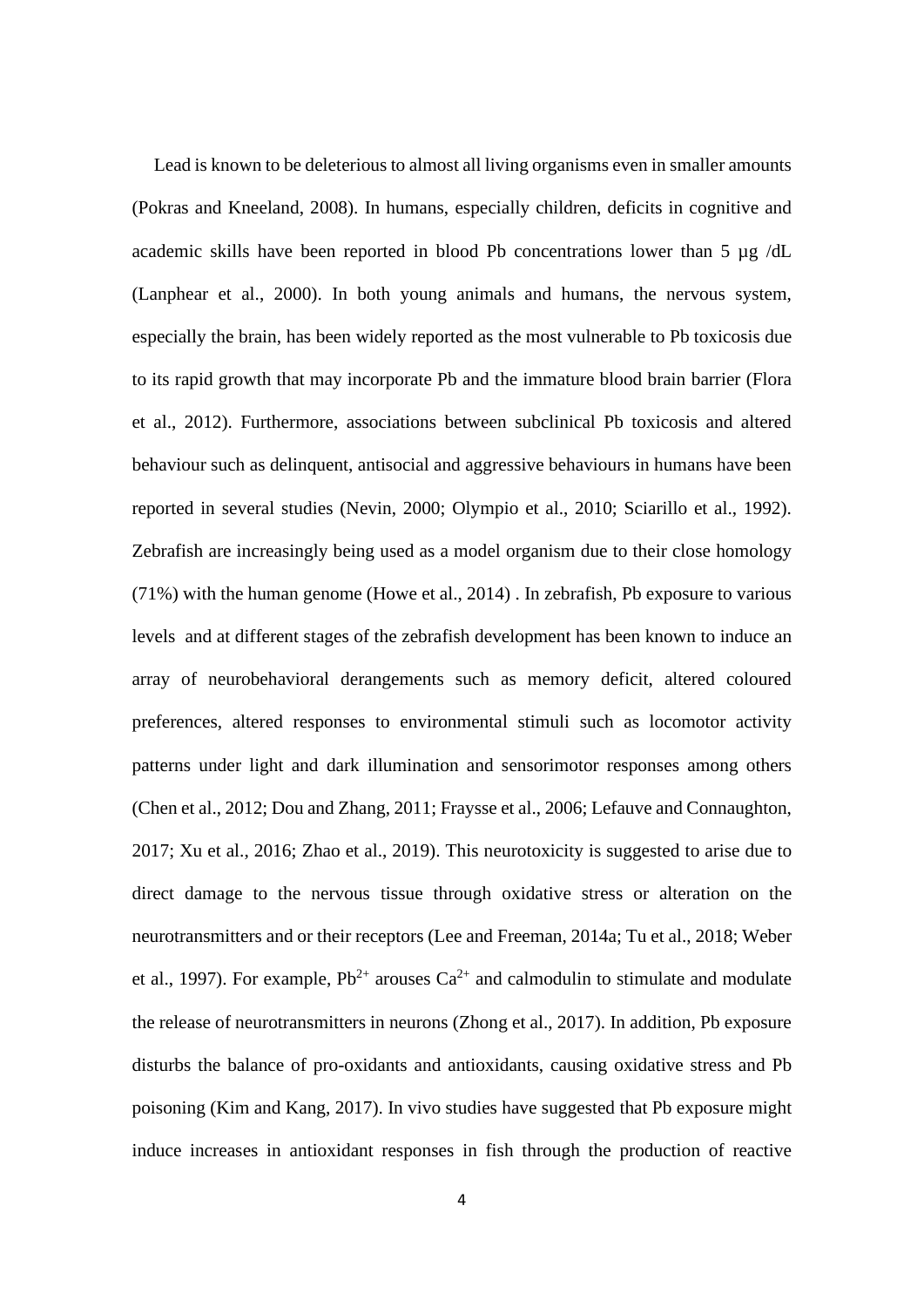oxygen species (ROS) (Kim and Kang, 2017; Maiti et al., 2010). Lead exposure in fish also has toxic effects on membrane structure and function owing to its high affinity to red blood cells, which increases susceptibility to oxidative stresses (Gurer and Ercal, 2000).

While environmental Pb exposure at low levels have been linked to wildlife mortality by hindering the complex mental processes and social behaviours required in general (Pokras and Kneeland, 2008) and in zebrafish a subset of low Pb level studies affecting developmental and behaviours in embryos and adult fish in particular (Chen et al., 2012; Lee and Freeman, 2014a, 2014b; Lefauve and Connaughton, 2017; Li et al., 2019a, 2019b; Tu et al., 2018; Weber et al., 1997; Zhao et al., 2019), no acute studies have examined the effect of very-low Pb exposure on the larval zebrafish neurobehavioural and oxidative stress responses. Since there is a paucity of information on the adverse effects of the reported Pb levels from water samples obtained from Kabwe, Zambia on aquatic life, this study was undertaken to fill the gap in our knowledge about the effects of low environmental Pb levels on behavioural and oxidative responses in larval zebrafish. To this end, the following questions were asked: Do acute exposure to levels of Pb, as they occur in Kabwe, causes locomotor pattern activity change under dark/light illumination? If so, are the resulting neurobehavioural changes accompanied by oxidative stress responses?

## **2. Materials and Methods**

### **2.1 Fish husbandry and larviculture**

Adult zebrafish from a wild-type laboratory strain specifically kept as a breeding stock were used. Fish were maintained at 26–28 °C on a 14-hour light and 10-hour dark cycle in a ZebTec (Tecniplast, Italy) flow-through, reconstituted water system in the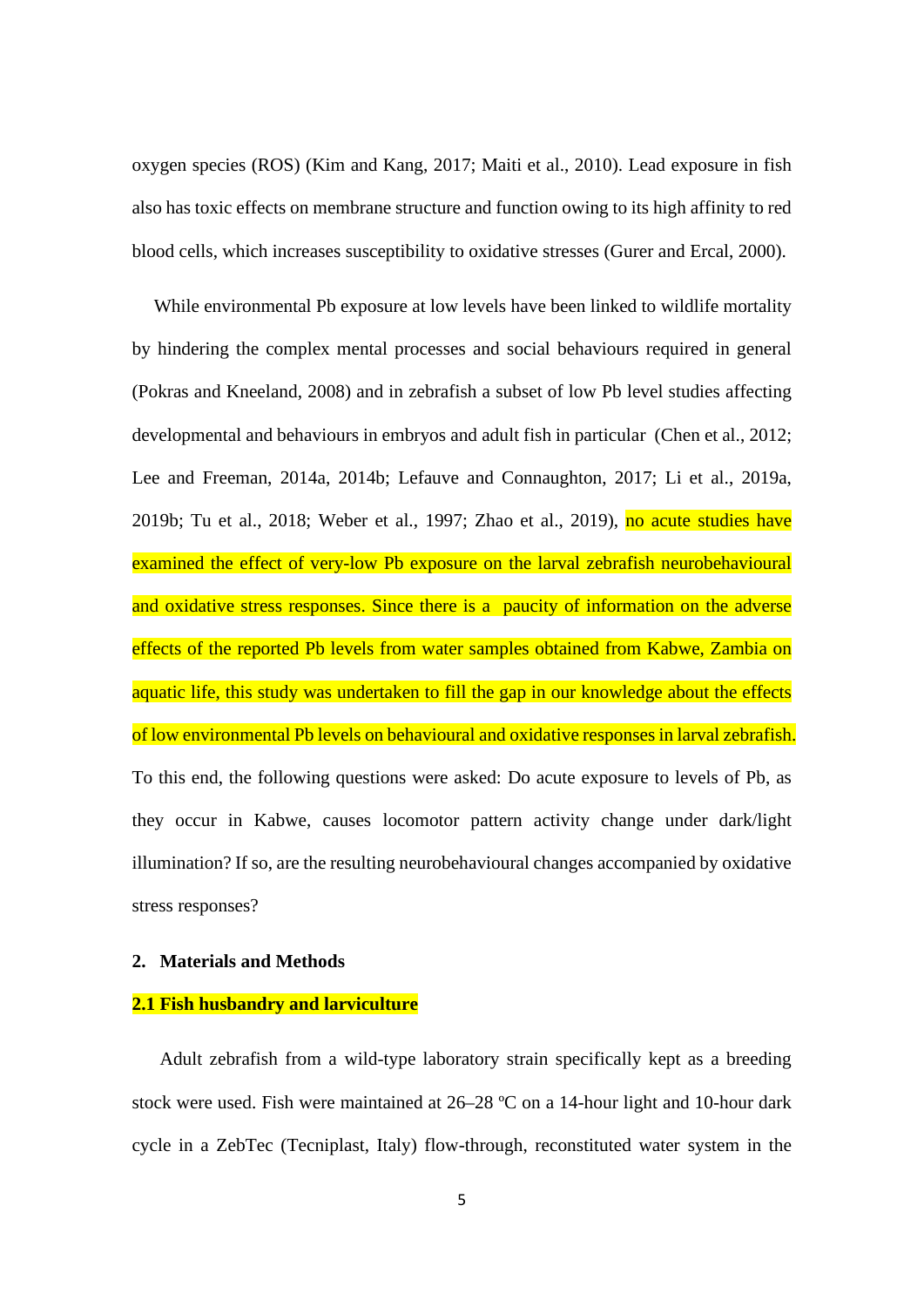National Aquatic Bioassay Facility (NABF) at North -West University, South Africa. All experimental procedures were conducted in accordance and adherence to guidelines approved by the North–West University AnimCare Ethics Committee (Ethics number NWU-00269-16-A5). Zebrafish were bred in a 60 L iSpawn breeding tank with a 1/8" nylon mesh false bottom to protect fertilized eggs from being consumed by the adults. Eggs were collected  $\leq 2$  hours post fertilization (hpf), counted, and placed into Pb-free, glass culture dishes containing an embryo development medium (E3 medium: each litre contains 0.875 g NaCl, 0.038 g KCl, 0.120 g MgSO<sub>4</sub>, 0.021 g KH<sub>2</sub>PO<sub>4</sub>, and 0.006 g  $Na<sub>2</sub>HPO<sub>4</sub>$ ). The unfertilized embryos were removed under a Zeiss stemi microscope and the viable embryos were kept in an incubator at 28 ºC in Pb-free embryo media. After 24 hpf again the embryos were examined under the stemi microscope to remove any coagulated embryos. Half of the **embryo medium (E3 medium)** was replaced daily with freshly oxygenated medium until the test started at 120 hours post fertilization (hpf). Larvae were not fed throughout the test.

## **2.2 Lead (Pb) stock solution and exposure protocols**

Lead acetate trihydrate (PbAc; Purity 99.5%) was purchased from Fluka chemika (Sigma-Aldrich), Buchs, Switzerland. A Pb stock solution of 10 mg/L was prepared from PbAc in ultrapure water and stored at 4 °C. The exposure doses of Pb were prepared from the stock after appropriately diluting with Pb-free embryo media to  $3 \mu g/L$ , 91  $\mu g/L$  and  $250 \mu g/L$  Pb concentrations, respectively. The 3  $\mu g/L$  was based on the average Pb levels in water and 91 µg/L was estimated based on the maximum Pb sampled nearest to the point source (Nachiyunde et al., 2013) and 250 µg/L was the included as highest level of exposure approximately three times the maximum Pb level in Kabwe water bodies.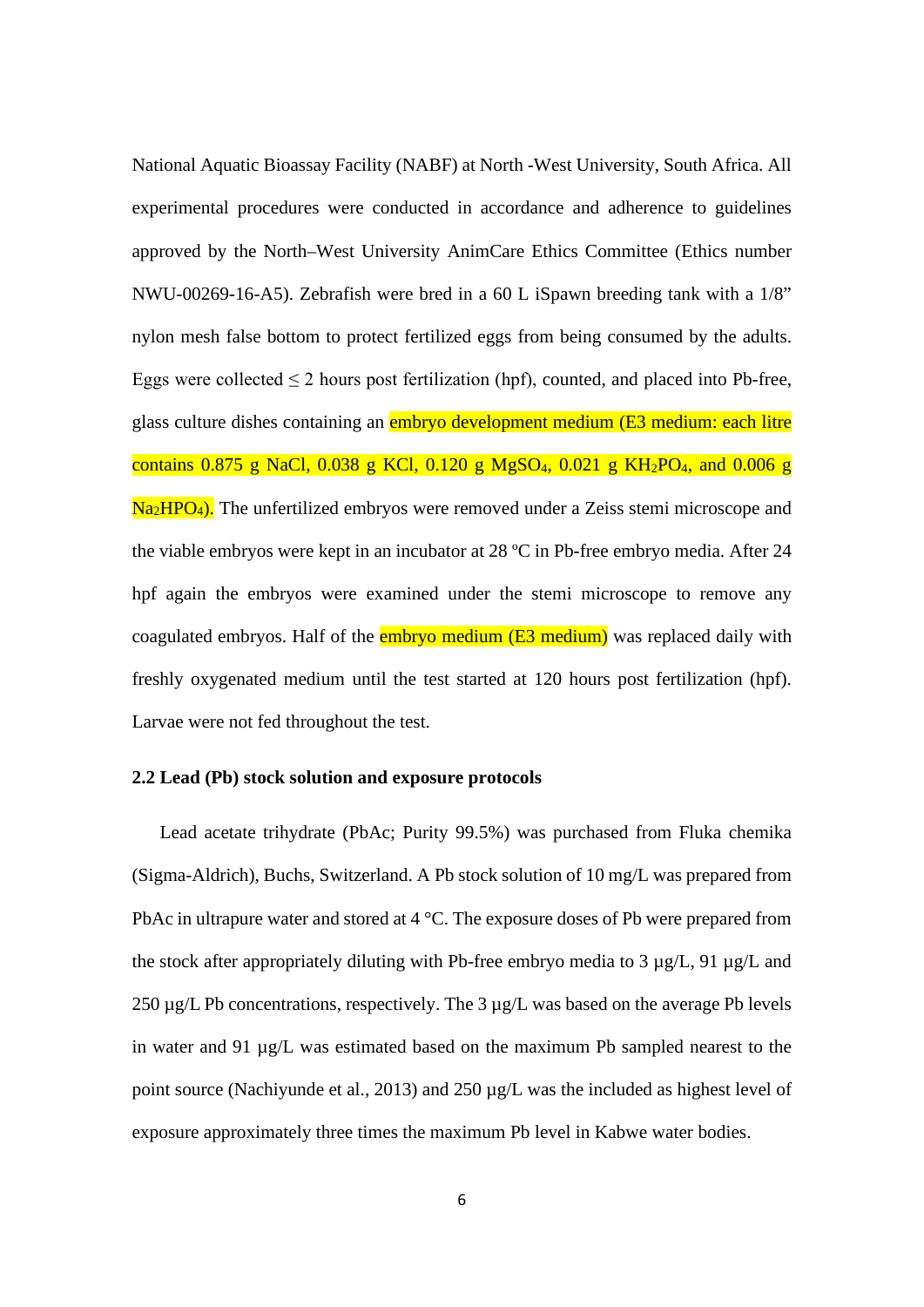# **2.3 Acute Pb exposure, recording and analysis of locomotor behaviour in 120 hpf old larval zebrafish**

Larval zebrafish, 120 hpf, reared in Pb-free embryo media were exposed to Pb at three concentrations (3  $\mu$ g/L, 91  $\mu$ g/L and 250  $\mu$ g/L) and a control group (0  $\mu$ g/L). Our choice of the age of the zebrafish larvae (120 hpf) was based on standard protocol that recommends that all behaviour studies are done between day 5-7 days post fertilization when fish are free swimming but feeding on the yolk sac (Strähle et al., 2012). The experimental design consisted of a negative control ( $n = 12$ ) and exposure concentrations;  $3 \mu$ g/L (n = 12), 91  $\mu$ g/L (n = 12) and 250  $\mu$ g/L (n = 12). One larva per well was transferred to the 12 well testing plate using a plastic pipette with each well containing 3 mL of the respective exposure solution. The acute exposure was replicated four times in order to achieve twelve replicates  $(n=3$  per group per run). The 12-well plate was placed in a Noldus DanioVision chamber (Wageningen, Netherlands) and recorded at 25 frames per second. Experiments were performed at 28 °C in embryo media at a 10-minute light: dark cycle intervals for a total time of 30 minutes. We excluded the first 2 minutes as habituation, and selected the  $5<sup>th</sup>$  minute under the first dark phase and 15 min time point in the light phase as the statistical behaviour reference point as previously described by Li et al., (2019a). In addition, zones (center and outer) within each well were setup by digitally dissecting zones per plate using Noldus EthoVision XT15 software. The exposure and recording were repeated four times while changing the position of each treatment to minimize the effect of positioning of the larvae in the DanioVision chamber. Thereafter, the larval zebrafish were sacrificed in cold ice water as approved by the North West University ethics committee and immediately preserved in 1.5 mL Eppendorf tubes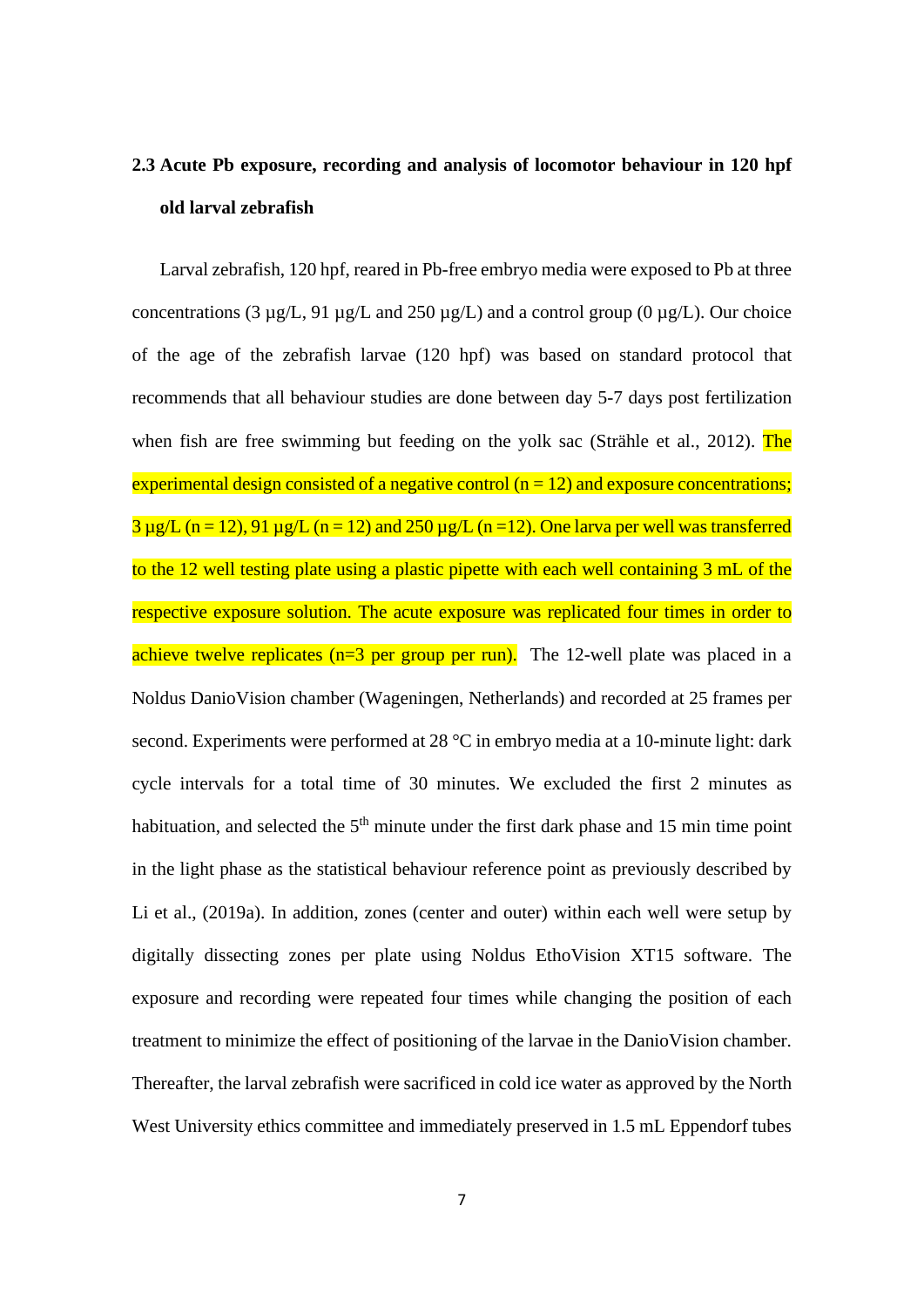with cold RNAlater® (Ambion, South Africa). To obtain adequate pooled samples (5-10 larvae) for RNA extraction based on our pre-experimental trials, additional exposures were carried out across the groups  $(n=24)$  using same conditions and concentrations of test compound. The samples were stored at -80 °C prior to RNA extraction.

### **2.4 RNA extraction and real-time PCR analysis**

An RNA isolation protocol was used where 5-10 pooled larvae samples were homogenized in TRI Reagent<sup>®</sup> with a zirconia bead using a tissue lyser; chloroform was added, and samples were vortexed and then centrifuged at 13,000 g for twenty minutes at 4 °C. The supernatant was then mixed with 350 μL of 70% ethanol and then placed in the FastGene® RNA binding column. Afterwards, the standard FastGene® RNA Basic kits protocol was followed for the rest of the steps. The RNA was eluted from the membrane using RNase free ultrapure MilliQ water. The RNA quality was assessed by spectrophotometry (OD 260:280 ratio) using a NanoDrop 1000A Spectrophotometer (Delaware, USA). The first strand cDNA synthesis kit ReverTra Ace-α (Toyobo) was used for cDNA synthesis according to manufacturer instructions.

The real-time quantitative reverse transcription polymerase chain reaction (RTqPCR) analysis (StepOnePlus Real-Time PCR System, Applied Biosystems, USA) was performed using a 10 μL PCR reaction mixture containing 5 μL of Fast SYBR Green Master Mix (Applied Biosystems, USA), 0.4 μL of 5 μM forward and reverse primers (Thermo Fisher Scientific, Life Technologies Japan Ltd., Japan), 20 ng of cDNA of each pooled zebrafish larvae samples, and 2.2 μL of distilled water. The qRT-PCR condition for all target genes was 95 °C for 20 s, followed by 40 cycles of 95 °C for 3 s, and 60 °C, 62 °C or 65 °C for 30 s depending on the annealing temperature of a given primer set as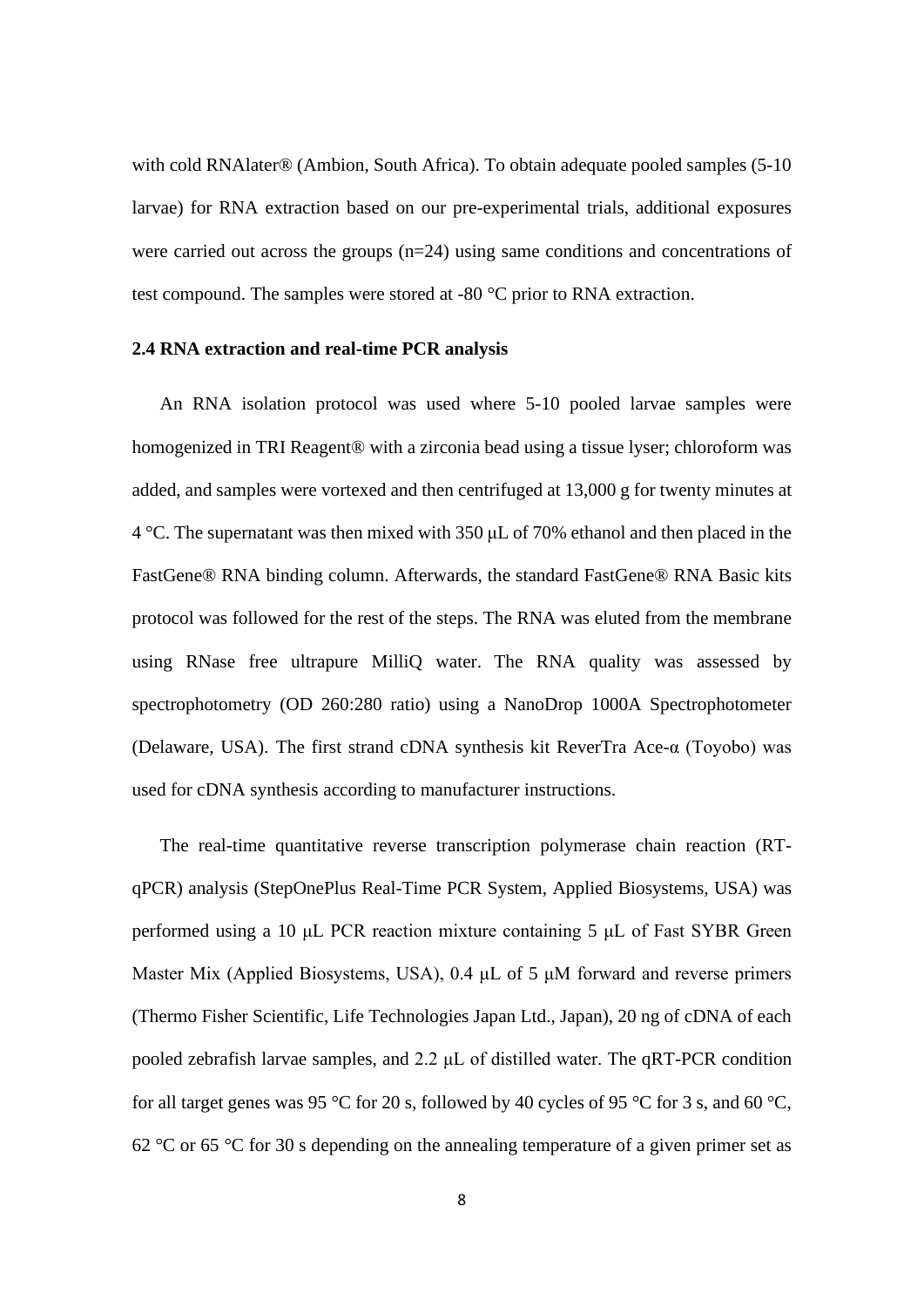shown in **Table 1**. Most of the primers used were obtained from published works (Jin et al., 2010; Shi and Zhou, 2010; Stancová et al., 2015) and some were generated using the NCBI and Primer3 tools. The gene expressions of various oxidative stress related genes were quantified with the relative absolute method using tubulin 1a (Tuba1) as a house keeping reference gene (**Table 1)**. The choice of Tuba I as a housekeeping gene was based on its stability and constant expressions in both control and Pb exposed groups after preliminary validation when compared with beta actin, which is in agreement with (Mccurley and Callard, 2008) in zebrafish at various developmental stages following chemical treatment. The primer efficiency range was from 96.5% to 100.4%

| $10115$ and<br>Target gene | Primer Sequence (5'-3')     | Annealing    | Product | Reference      |
|----------------------------|-----------------------------|--------------|---------|----------------|
|                            |                             | Temperature  | length  |                |
|                            |                             | $( \circ C)$ | (bp)    |                |
| Tubulin alpha I            | F: TTTGTGCACTGGTACGTGGG     | 60           |         |                |
| (Tuba I)                   | R: CCACACTCTCAGCTCCAACCTC   |              | 112     | a              |
| Glutathione-S-             | F: ACAACCTGTTCGATCTCCTGCTGA |              |         |                |
|                            |                             |              |         |                |
| transferase                | R: GTTGCCGTTGATGGGCAGTTTCTT | 60           | 161     | (Jin et al.,   |
| (GST)                      |                             |              |         | 2010)          |
| Superoxidase               | F: CGCATGTTCCCAGACATCTA     | 60           | 100     | (Stancová et   |
| dismutase (SOD2)           | R: GAGCGGAAGATTGAGGATTG     |              |         | al., 2015)     |
| Catalase                   | F: AGTGCTCCTGACGTCCAGCCA    | 65           | 115     | (Jin et al.,   |
| (CAT)                      | R: TGAAGAACGTGCGCACCTGGG    |              |         | 2010)          |
| Glutathione                | F: GGACGATCCAAGCGTGGTGGA    | 60           | 148     | (Stancová et   |
| Peroxidase                 | R: CAGCCGTCACACGTCTGGGC     |              |         | al., 2015)     |
| (GPX 4b)                   |                             |              |         |                |
| Uncoupling protein         | F: TGGCTCAACCCACTGATGTA     | 62           | 102     | (Jin et al.,   |
| $2$ (Ucp-2)                | R: CAATGGTCCGATATGCGTC      |              |         | 2010)          |
| Heme Oxygenase 1           | F: GGAAGAGCTGGACAGAAACG     |              |         | (Shi and Zhou, |
| $(HO-1)$                   | R: CGAAGAAGTGCTCCAAGTCC     | 62           | 107     | 2010)          |
| B-cell lymphoma 2          | F: AGGAAAATGGAGGTTGGGATG    |              |         | (Jin et al.,   |
| (Bcl2)                     | R: TGTTAGGTATGAAAACGGGTGGA  | 62           | 83      | 2010)          |
| Tumour protein             | F: CCCAGGTGGTGGCTCTTGCT     | 62           | 113     | a              |
| p53 (TP53)                 | R: GAGTGGATGGCTGAGGCTGTTCT  |              |         |                |
| Nuclear factor             | F: GACAAAATCGGCGACAAAAT     |              |         | (Shi and Zhou, |
| erythroid 2 (Nrf2)         | R: TTAGGCCATGTCCACACGTA     | 65           | 165     | 2010)          |
| Cytochrome c               | F: GGATTTGGAAACTGACTTGTG    | 60           | 105     | (Jin et al.,   |
| oxidase subunit I          | R: AAGAAGAAATGAGGGTGGAAG    |              |         | 2010)          |
| (COXI)                     |                             |              |         |                |

**Table 1**: Primers used for real-time qPCR with annealing temperatures used and PCR product lengths

Note: a: Primers designed by the authors using NCBI and Primer3 tools. F and R represents forward primer and reverse primer sequences, respectively.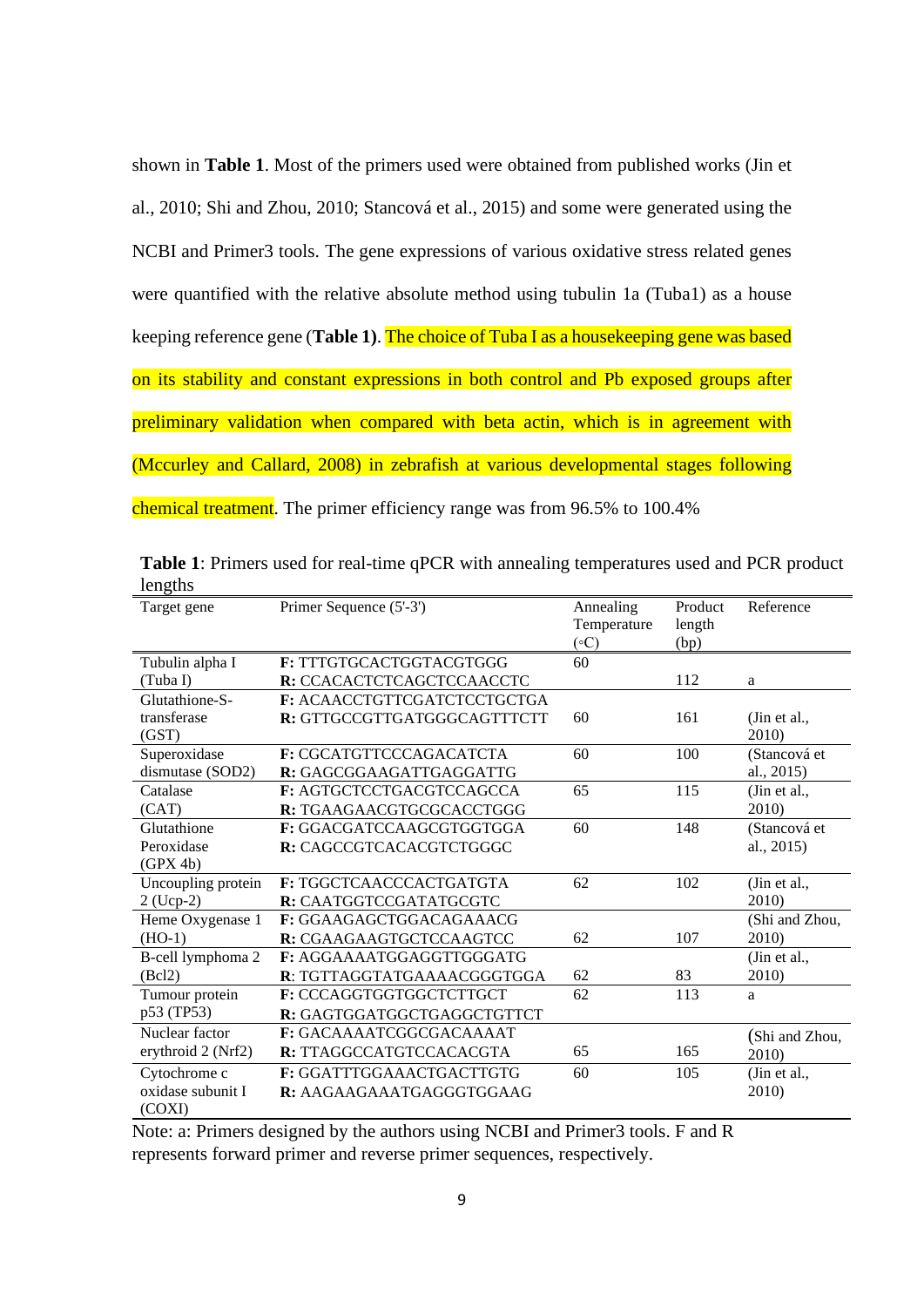## **2.5 Measurement of Pb in exposure test solutions**

The Pb in exposure media were measured for verification purposes. Freshly constituted Pb exposure dose solutions using 99.5% lead acetate trihydrate and the actual Pb exposure solutions that remained in wells after sacrificing the zebrafish larvae during the study were collected and analyzed. After acidification, concentration of Pb was measured using the inductively coupled plasma mass spectrometry (ICP-MS, 7700 series; Agilent Technologies, Tokyo, Japan). The instrument detection limit for Pb was 0.001  $\mu$ g/L.

### **2.6 Data Analysis**

The larval locomotor behaviour data and gene expression data were analysed using GraphPad Prism software (Prism 7 for Windows; Version 5.02, California USA). The data were reported as mean and SEM (standard error of the mean). Data were tested for criteria of normality using the Kolmogorov–Smirnov test and homogeneity of variance using Levene's test. If data were normally distributed an analysis of variance (one-way ANOVA) was performed and the differences among test groups were assessed with the Tukey's test. For non-parametric data the Kruskal–Wallis test and Dunn's Multiple Comparison test or Mann-Whitney U test was used. In our experiment the difference between groups was assessed to be significant at  $P < 0.05$  (\*) and  $P < 0.01$  (\*\*).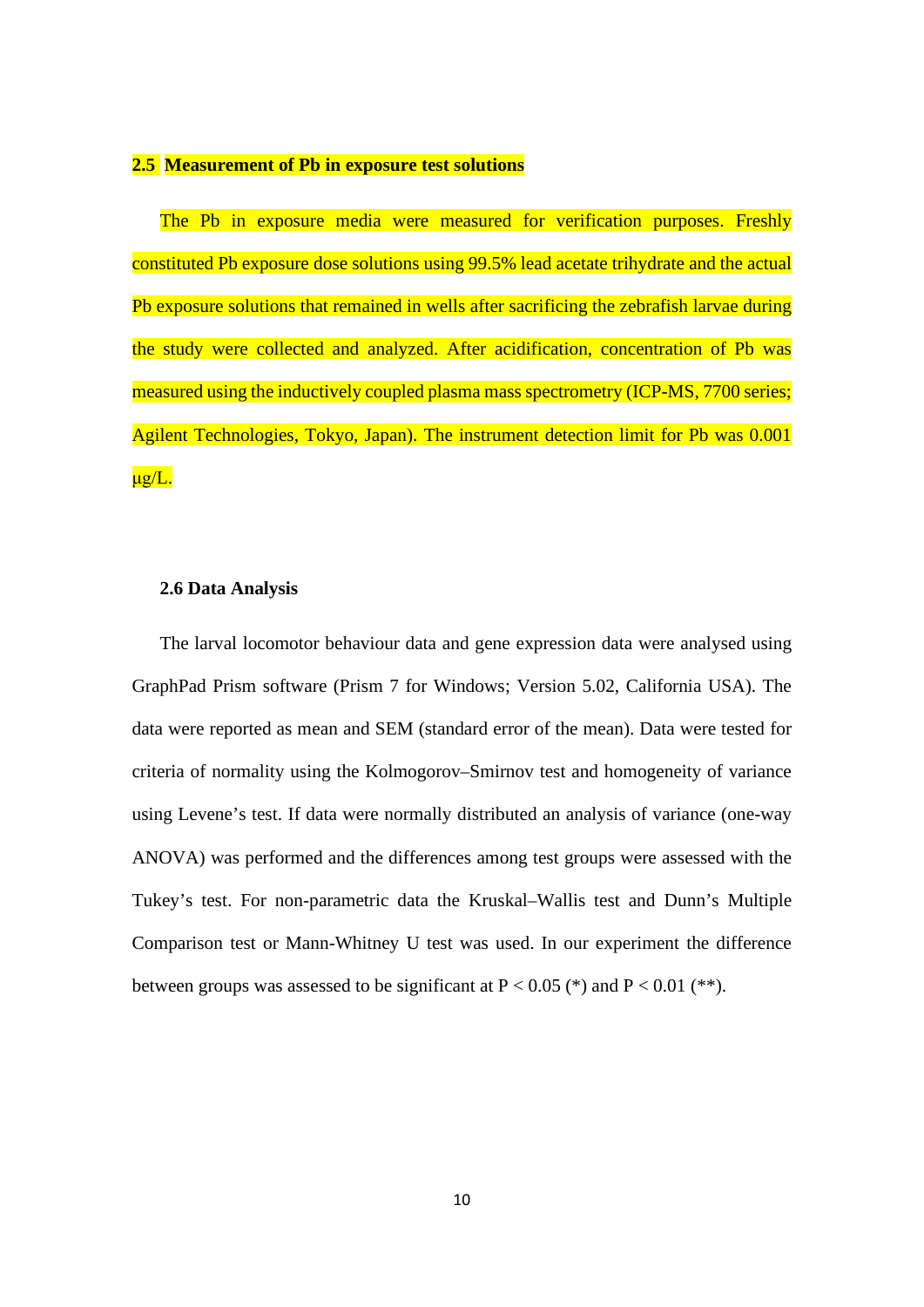### **3. Results**

## **Concentration of Pb in exposure test solutions**

The nominal Pb dose represents the theoretical doses upon which the exposure solutions were prepared  $(0, 3, 91$  and  $250 \mu g/L)$  using pure grade 99.5% lead acetate trihydrate. The actual Pb concentrations detected by ICP-MS (100 − 106.7% recovery) in the exposure solutions were within an 8% range (0, 3.2, 93 and 252.6 µg/L, respectively).

## **3.1.1 Effect of acute Pb exposure on locomotor behaviour and molecular subcellular responses in larval zebrafish (120 hpf old** *Danio rerio* **larvae)**

Under locomotor behaviour, we investigated the mean distance covered, the mean speed, cumulative mobility, cumulative immobility, mobile frequency, immobile frequency, durations (time) spent in the center/outer of the plate (**Fig. 1**), dark/light illumination related locomotor behaviour with emphasis on the distance covered and speed as shown in **Fig. 2**. and **Fig. 3**.

### **3.1.2 Pb effects on the mean distance covered and speed of larval zebrafish**

The mean total distance travelled across the exposed group was significantly higher (Tukey test,  $p < 0.01$ ) than that of the control group. The mean distance for the control, 3  $\mu$ g/L, 91  $\mu$ g/L and 250  $\mu$ g/L were 51,891  $\pm$  3054 mm, 77,857  $\pm$  5108 mm, 88,623  $\pm$  4737 mm and  $85,287 \pm 3545$  mm, respectively as shown in Fig. 1A. However, there was no significant difference in the mean distance covered between the Pb exposed groups.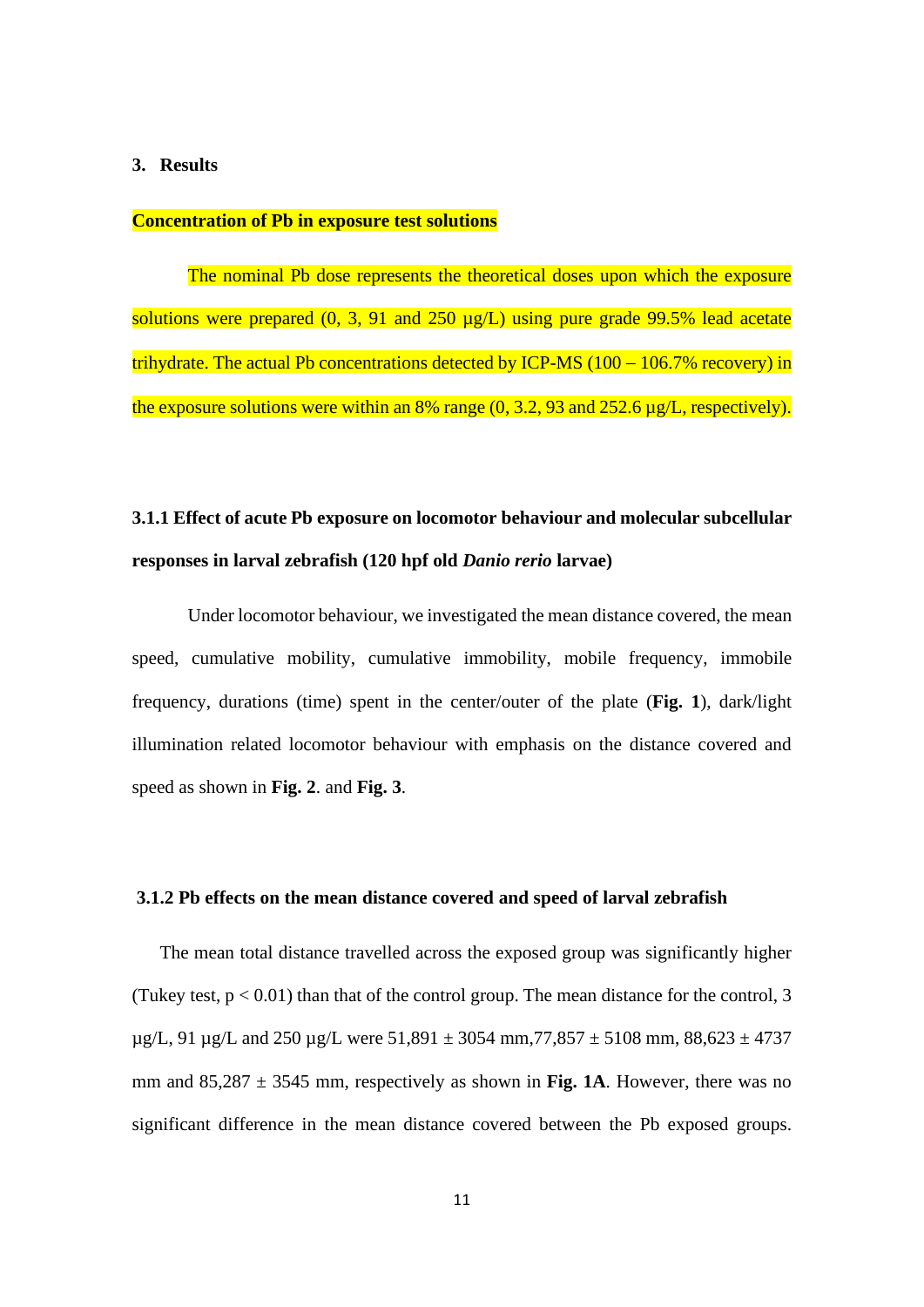Regarding the mean swimming speed, we observed similar trend with the pattern of the mean distance covered. The exposed groups had significantly higher speed implying faster speed compared with that of the control (Tukey test,  $p < 0.01$ ). The mean speed for the control,  $3 \mu g/L$ ,  $91 \mu g/L$  and  $250 \mu g/L$  were  $28.8 \pm 1.7$  mm/s,  $43.3 \pm 2.8$  mm/s,  $49.3$  $\pm$  2.6 mm/s and 47.4  $\pm$  2 mm/s, respectively (**Fig. 1B**).

### **3.1.3 Pb effects on the cumulative mobility time**

Significant differences in cumulative mobility (Dunn's multiple comparison test,  $p <$ 0.001) were observed in the control (133.6  $\pm$  15.4 s) versus 91 µg/L (275.9  $\pm$  11.9 s) and 250  $\mu$ g/L (273.4  $\pm$  15.3 s) as shown in **Fig. 1C**. Among the exposed groups compared with that of the control we observed a reduction in the time spent immobile by the larval zebrafish during the behavioural assessment period. The control spent statistically significant less time being immobile with mean of  $1652 \pm 17.9$  s while the larval zebrafish in the 3  $\mu$ g/L, 91  $\mu$ g/L and 250  $\mu$ g/L spent 1531  $\pm$  21.8 s, 1466  $\pm$  17.4 s and 1478  $\pm$ 16.3 s respectively, as shown in **Fig. 1D**.

## **3.1.4 Pb effects on the mean mobile and immobile frequency**

The total number of times the larval zebrafish spent mobile were significantly higher in the exposed groups compared to the control. The average mean frequencies were 1348  $\pm$  158.1 s; 2115  $\pm$  157.3 s; 2638  $\pm$  11.9 s and 2580  $\pm$  107.8 s for the control, 3 µg/L, 91 µg/L and 250 µg/L, respectively (**Fig. 1E).** Regarding the immobility frequency, the control group recorded a significantly lower frequency of  $1247 \pm 139$  s when compared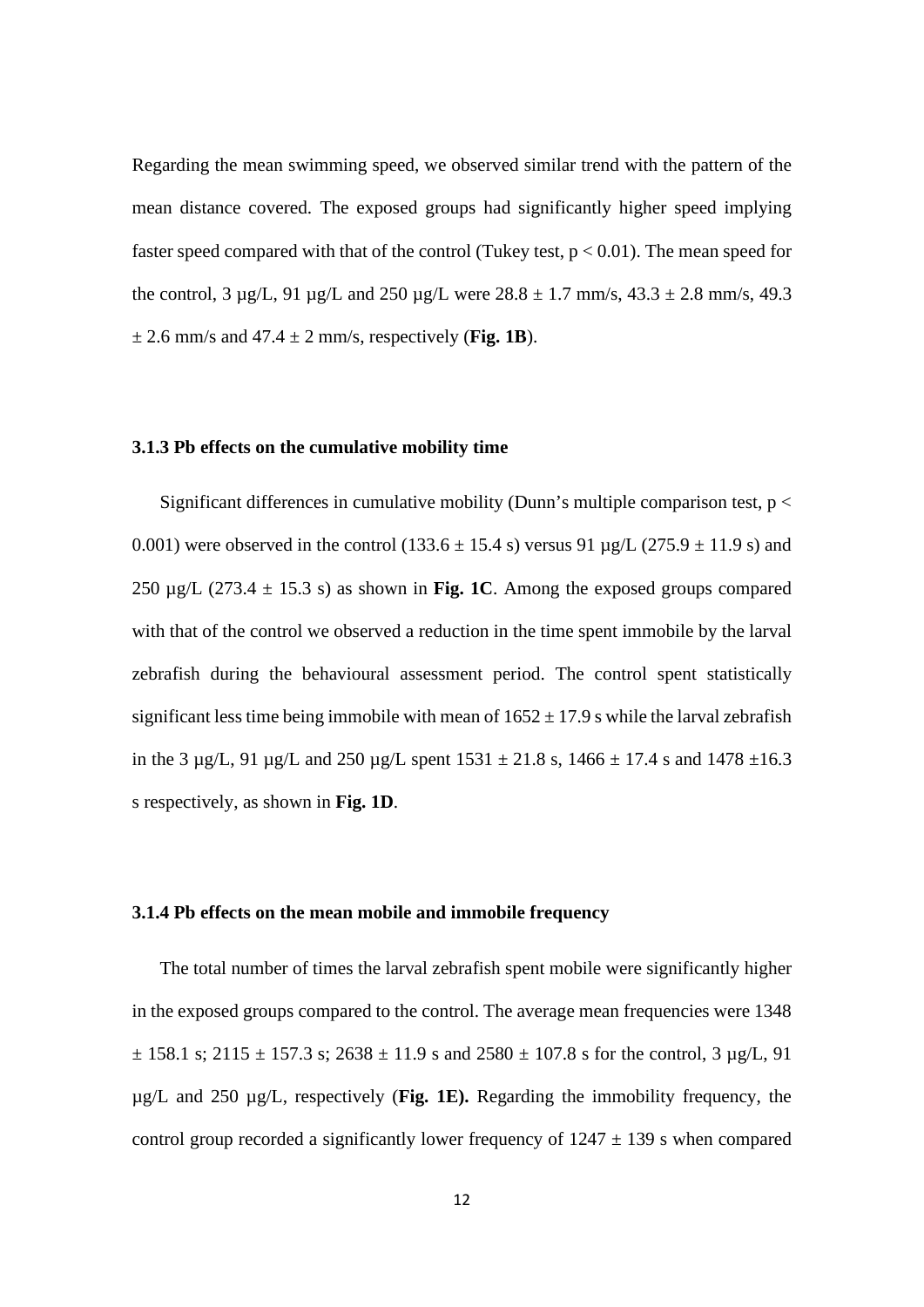to the exposed groups namely;  $3 \mu g/L$  which recorded  $1770 \pm 118.2$  s; 91  $\mu g/L$  with 2184  $\pm$  82.8 s and 250 µg/L with 2210  $\pm$  90 s. Among the exposed groups, there was an increased pattern in the immobility frequency with an increased in Pb exposure dose. A significant difference was seen between 3  $\mu$ g/L and 250  $\mu$ g/L immobility frequencies (**Fig. 1F)**.

### **3.1.5 Pb effects on the time spent by larval zebrafish in the centre/outer zones**

At the lowest level of exposure  $(3 \mu g/L$  - mean time was  $164.6 \pm 22.5$  s) no difference in the centre zone preferences to that of the control group (155.7  $\pm$  29 s) were recorded. However, a significant reduction in the time spent in the center zones was observed at 91  $\mu$ g/L (86.4  $\pm$  19.3 s) compared to the control group **(Fig. 1G)**. The exposure groups spent more time in the outer zones of the well although not statistically significant when compared to the control group. Comparing the behaviour among the exposed groups only showed a significant ( $p < 0.05$ ) outer zones preference between  $3\mu$ g/L (90.9  $\pm$  1.6 s) and 91  $\mu$ g/L (95.2  $\pm$  1.1 s) with the of the larval zebrafish spending more time in the outer zone at 91 µg/L (**Fig. 1H**).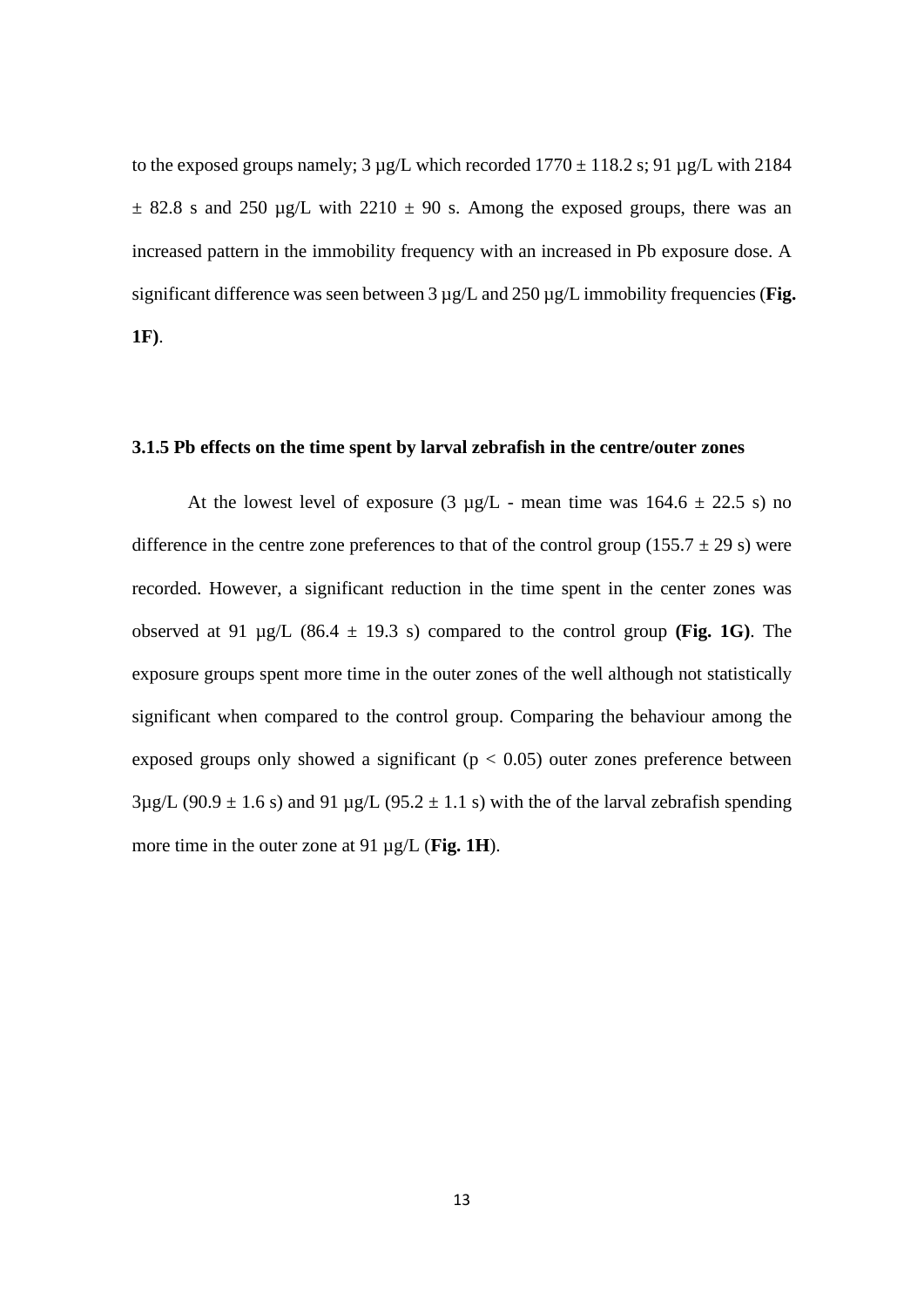

**Fig. 1**. Locomotor behaviour of larval zebrafish (120 hpf) exposed to 3 µg/L ,91 µg/L and 250 µg/L concentrations of Pb for 30 minutes during the test. For each exposure treatment n =12. Significance was regarded at  $p<0.05*$  and at  $p<0.01**$ .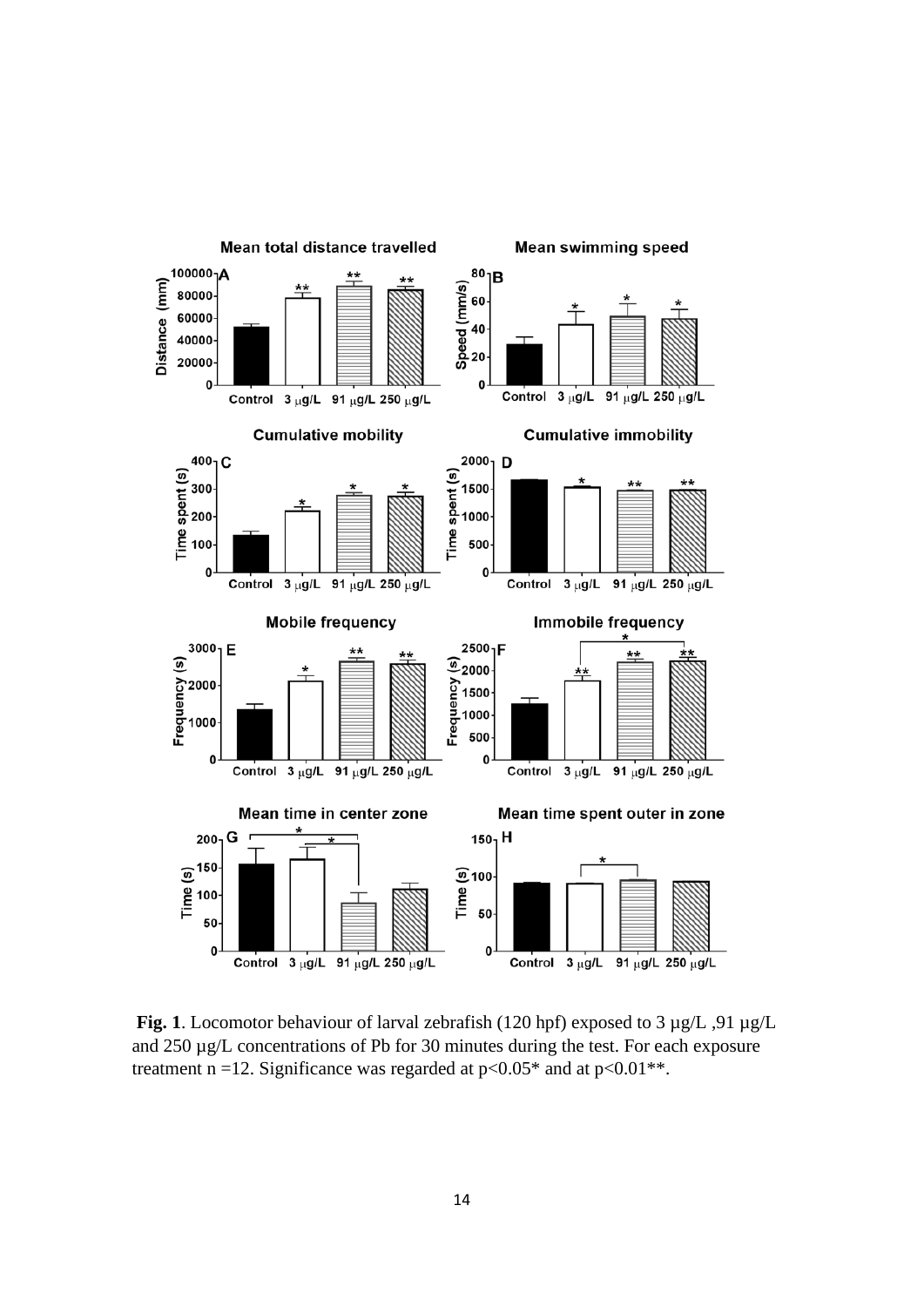# **3.2 Pb effects on the distance covered and speed of larval zebrafish in the dark/light phases**

In general, the exposed groups covered longer distances in both the dark and light phase compared to that of the control group (**Fig. 2**). Mean distance recorded at 5 minutes during the first dark phase was significantly higher in 91  $\mu$ g/L (2642  $\pm$  193.1 mm) than that of the control (1655  $\pm$  163.7 mm). Under the light phase, the control group (1199  $\pm$ 126.2 mm) had covered significantly lower ( $p < 0.01$ ) distance at 15 minutes time bin compared to the 3  $\mu$ g/L (2773  $\pm$  177.6 mm), 91  $\mu$ g/L (3156  $\pm$  305.4 mm) and 250  $\mu$ g/L  $(3289 \pm 177.6 \text{ mm})$  as shown in Fig. 2 (A, B and C), respectively. During the second dark phase, the distance covered by the control group  $(2182 \pm 318.5 \text{ mm})$  was lower than the exposed groups and the difference was significant in the 91  $\mu$ g/L group (3585  $\pm$  242.7 mm) and 250 µg/L group (3396 ± 328.6 mm) at 25 minutes time bin (**Fig. 2 B and C),**  respectively**.**

For swimming speed, the trend was similar as observed with the distance covered. At 5 minutes time bin, the speed of the 91  $\mu$ g/L group (44  $\pm$  3.2 mm/s) was significantly faster ( $p < 0.05$ ) than that of the control group (27.8  $\pm$  2.7 mm/s) as shown in **Fig. 3B**. At the 15 minutes time bin of the light phase, the larval zebrafish exposed to Pb were significantly faster than the control group ( $p < 0.01$ ). The mean speeds at 15 minutes time bin were  $20 \pm 2.1$  mm/s,  $46.2 \pm 5.8$  mm/s,  $52.6 \pm 5.1$  mm/s and  $54.8 \pm 3$  mm/s for the control, 3 µg/L, 91 µg/L and 250 µg/L, respectively (**Fig. 3 B** and **C).**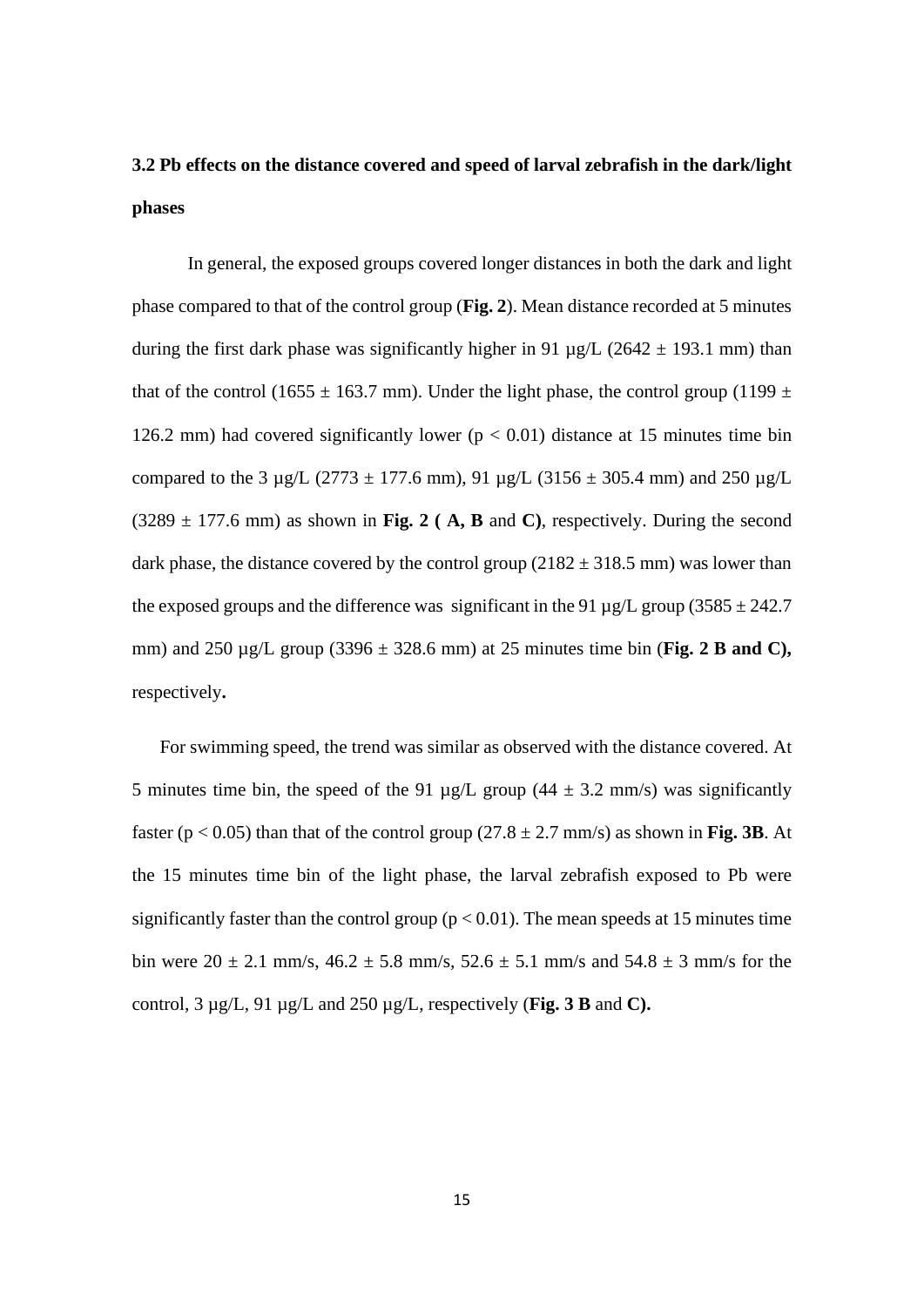

**Fig. 2**. Locomotor behaviour of larval Zebrafish (120 hpf) distance moved for exposed to  $3 \mu g/L(A)$ , 91  $\mu g/L(B)$  and 250  $\mu g/L(C)$  Pb concentrations and control for 30 minutes under dark/light transition illumination (5,15 and 25 minutes) during the test. The dark and white bar represents dark and light phases, respectively. For each exposure treatment n=12 Significance was regarded at  $p<0.05^*$  and at  $p<0.01^{**}$ .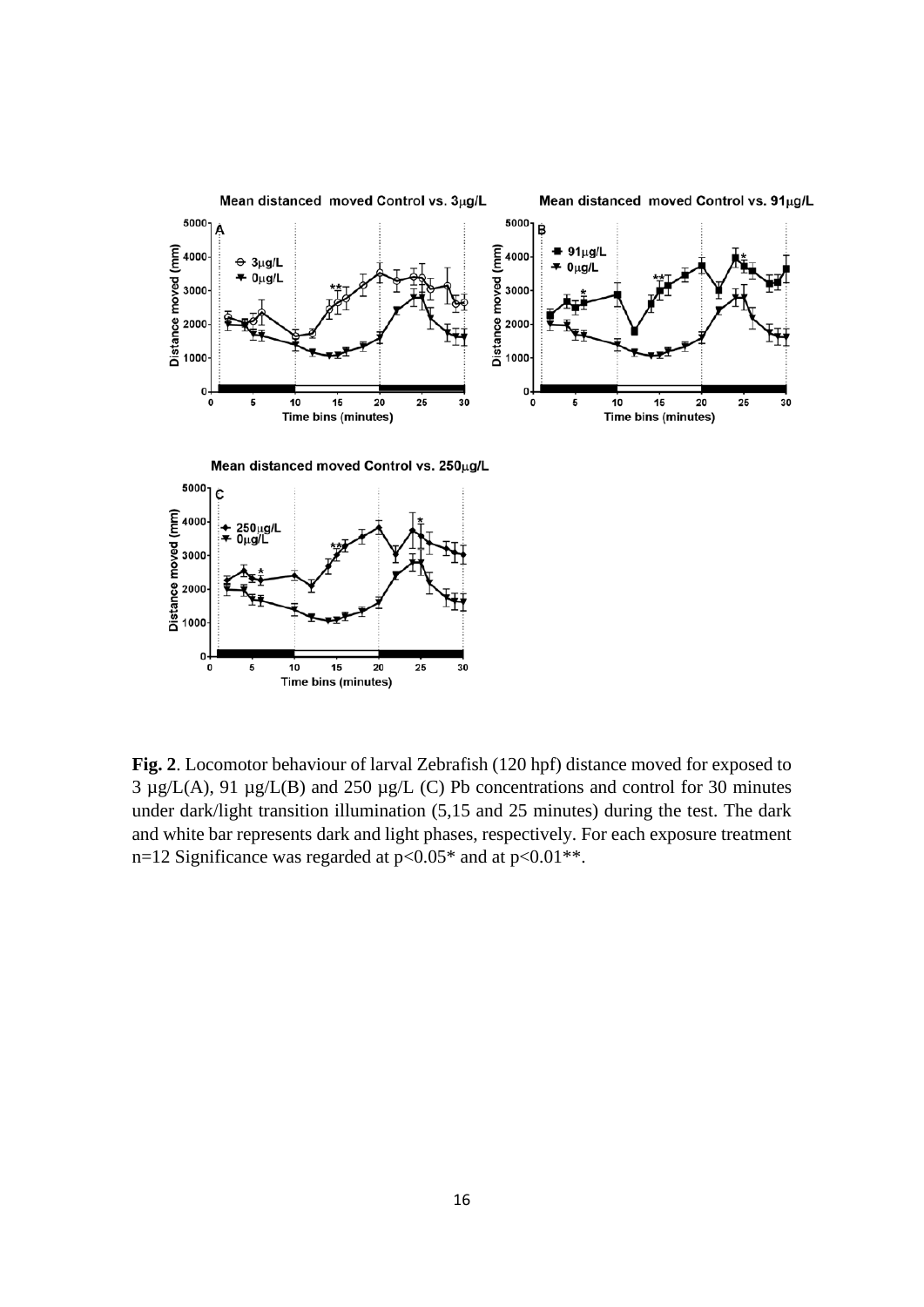

**Fig. 3.** Locomotor behaviour of larval Zebrafish (120 hpf) speed for exposed to 3 µg/L(A), 91 µg/L (B) and 250 µg/L (C) Pb concentrations and control for 30 minutes under dark/light transition illumination (5,15 and 25 minutes) during the test. The dark and white bar represents dark and light phases, respectively. For each exposure treatment  $n =$ 12. Significance was regarded at  $p<0.05^*$  and at  $p<0.01^{**}$ .

## **3.3 Pb effects on the subcellular oxidative stress responses in larval zebrafish**

The messenger ribonucleic acid ( mRNA) level of SOD2 in the larval zebrafish samples showed a slight increased level of expression in the exposed groups with 1.6 fold change at 3 µg/L, 1.3-fold change at 91 µg/L and 1.7-fold change at 250 µg/L levels of exposure though not statistically significant (**Fig. 4A**). On the other hand, acute effect of Pb was not accompanied by statistically significant GST mRNA across the exposed groups though a slight increase in the mRNA levels was seen at 250 µg/L with 1.5-fold change (**Fig. 4B**). Similarly, the mRNA for GPX expression levels showed a slight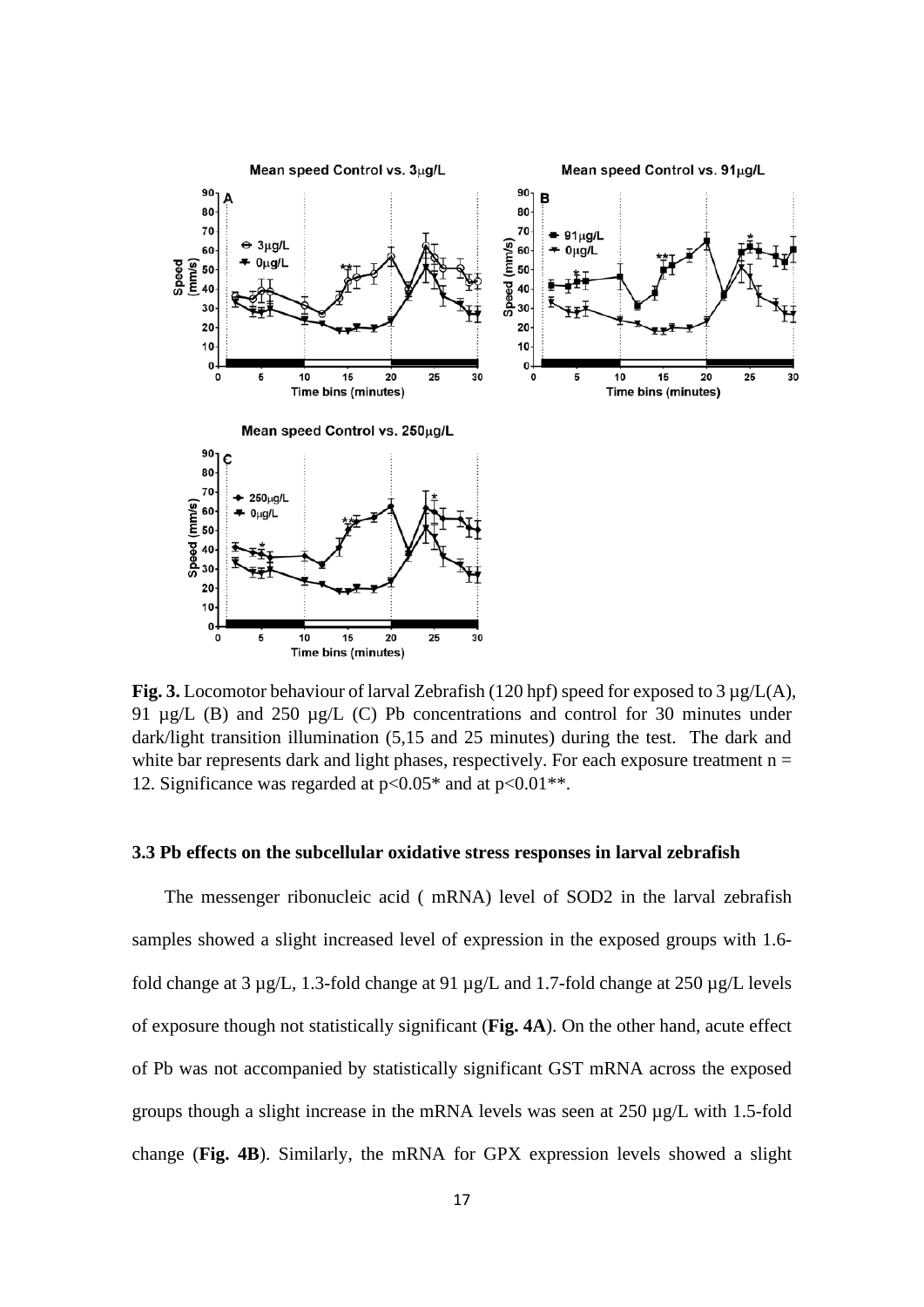increase at 3  $\mu$ g/L of 1.2-fold change and at 250  $\mu$ g/L of 1.5-fold change though not statistically significant. At 91 µg/L, we observed a slight decrease in the mRNA levels of GPX of 0.8-fold change which was not statistically significant (**Fig. 4C**). Additionally, we observed that the mRNA levels of HO-1 were upregulated in exposed groups when compared to the control with 2.8-fold change, 2.1-fold change and 1.8-fold change for the 3 µg/L Pb, 91 µg/L Pb and 250 µg/L Pb, respectively. The upregulation was statistically significant in the 3 µg/L exposed group compared to the control (**Fig. 3D)**.

The mRNA levels of Ucp-2 were significantly upregulated ( $p < 0.05$ ) in exposed groups when compared to the control with 3.9-fold change, 3.5-fold change and 3.4-fold change for the 3 µg/L, 91 µg/L and 250 µg/L, respectively (F**ig. 4E**). The expression of the mRNA levels for the Bcl-2 gene were significantly upregulated following the Pb exposure across the exposed groups. The fold changes were 4.6-fold change, 6.3-fold change and 5.5-fold change at 3 µg/L Pb, 91 µg/L Pb and 250 µg/L Pb, respectively (**Fig. 4F).** In addition, the expression of CoxI which is involved in the mitochondrial respiratory chain and ATP synthesis was significantly upregulated in 3 µg/L Pb and 91 µg/L Pb groups when compared to the control with 3.9-fold change and 3.2-fold change, respectively (**Fig. 4G)**. The expression of the mRNA levels for the TP53 gene were slightly upregulated following the Pb exposure across the exposed groups. However, only the mRNA levels in 250 µg/L Pb group with a 2.5-fold (**Fig. 4H**) change were statistically significant when compared to the control ( $p < 0.05$ ).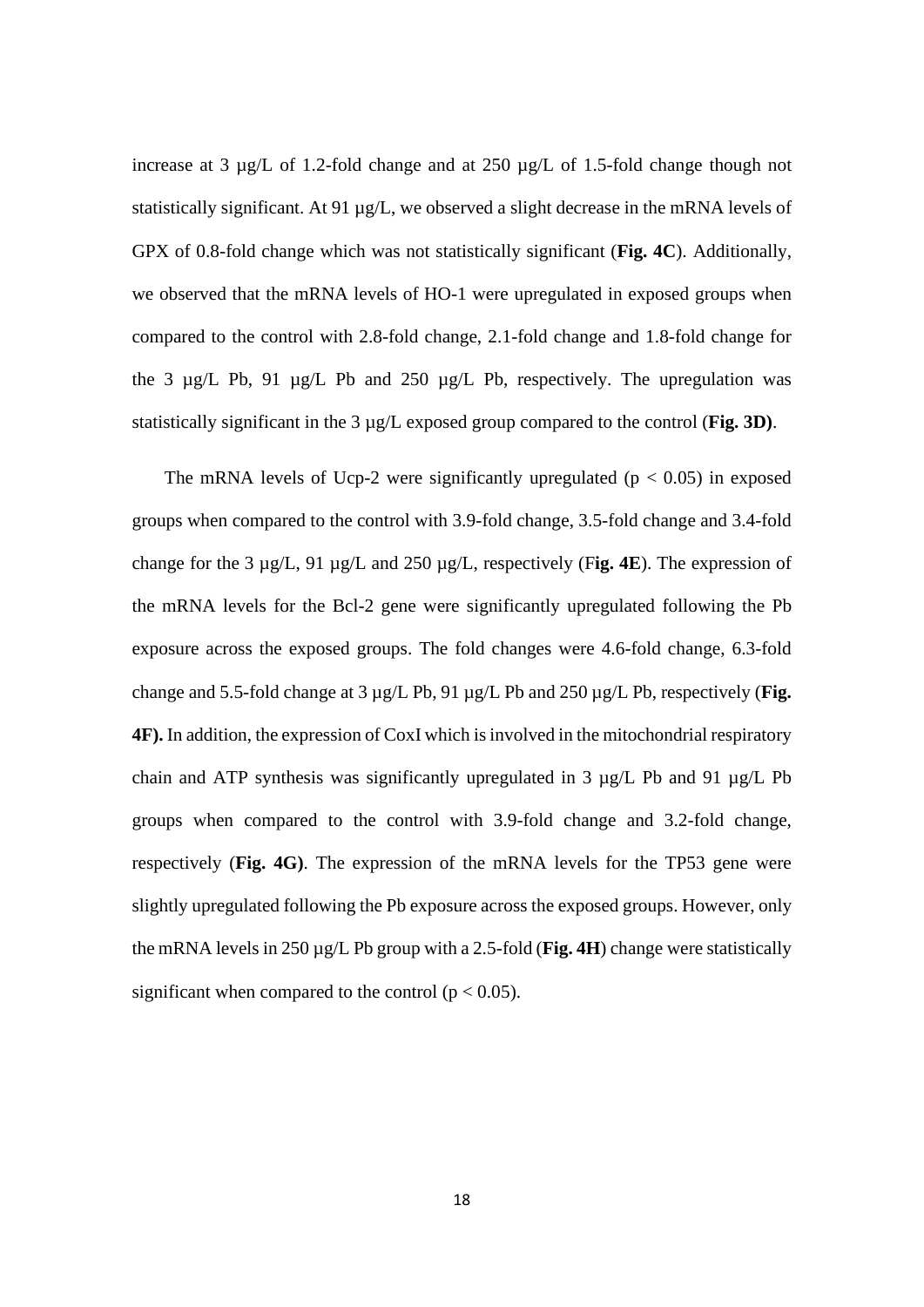

**Fig. 4**. Expression of SOD2, GST, GPX, HO-1, Ucp-2, TP53, COX1 and Bcl-2 (A, B, C, D,E,F,H and G) in the pooled samples from the larval zebrafish after the acute Pb 30 minutes dark/light illuminations (120 hpf old larval zebrafish) groups at 3 µg/L Pb, 91 µg/L Pb and 250 µg/L Pb concentrations and control. Values normalized against Tubulin alpha-1A (used as house-keeping gene) and represent the mean mRNA expression value  $\pm$  SEM (n = 3 pooled samples) relative to those of the controls. The asterisk represents a statistically significant difference when compared with the controls  $*at p < 0.05$  and  $**at$  $p < 0.01$  levels.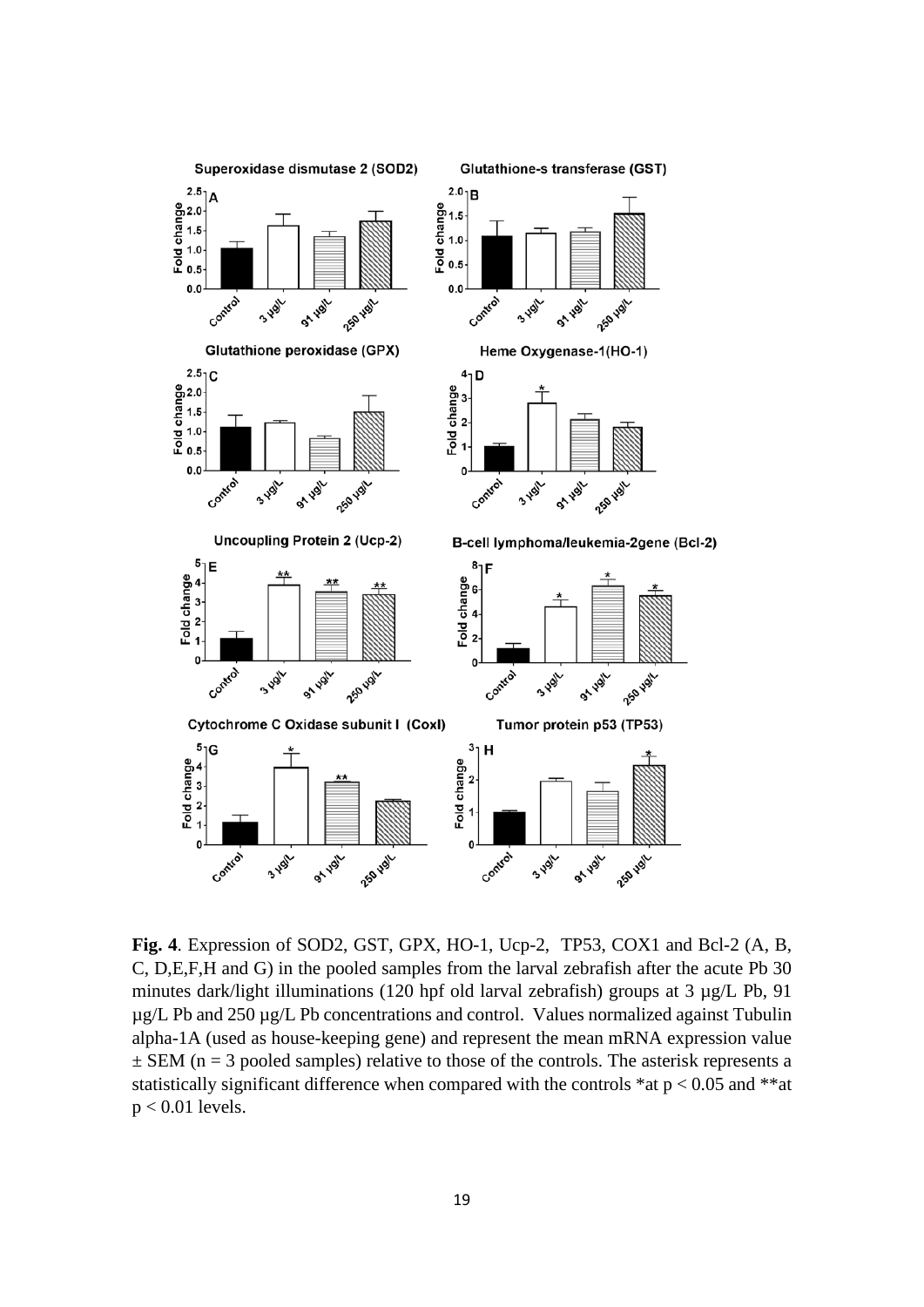### **4. Discussion**

In this study, we investigated the effects of environmentally relevant levels of Pb (as reported in Kabwe town and Zambia (Nachiyunde et al., 2013) on ensuing subcellular oxidative stress responses of the primary antioxidant, pro-apoptotic and anti-apoptotic genes and locomotor behaviour of larval zebrafish. Acute Pb exposure to larval zebrafish for 30 minutes induced hyperactivity characterised by significant increases in distance covered, swimming speed and mobile frequency as well as increased distance covered and speed under light illumination. We observed that the hyperactivity was significantly increased in exposed groups under light conditions when the zebrafish are reported to assume relaxed state (Lee and Freeman, 2014b) indicating Pb's potentiating neurobehavioural effects. Our results were similar to the activity of zebrafish larval that were exposed as embryos to low Pb of 25 µg/L (Chen et al., 2012) and contrary to findings reported in other studies where they observed hypoactivity ( Dou and Zhang, 2011; Lefauve and Connaughton, 2017; Li et al., 2019a). The difference between some of the foregoing studies and the present study could have been related to the dose of Pb, the duration of exposure and the developmental stages of the zebrafish. For instance Li et al., (2019a) reported a concentration dependent reduction in locomotion of adult zebrafish exposed Pb over a 14 day period to 1  $\mu$ g/L, 10  $\mu$ g/L and 100  $\mu$ g/L Pb, respectively. Dose and duration effects in Pb exposure in fish have been reported in the Mirror carp exposed to 50  $\mu$ g/L of Pb over a 30 day period with hyperactivity reported in the first week and last week of exposure (Rehman, 2003). Other neuroactive chemicals such an cholinesterase inhibitor, paraoxon showed hyperactivity in a lower exposure range and hypoactive with a 100-fold increase in exposure concentration (Yozzo et al., 2013). This study confirms the responses that were obtained using the mammalian models,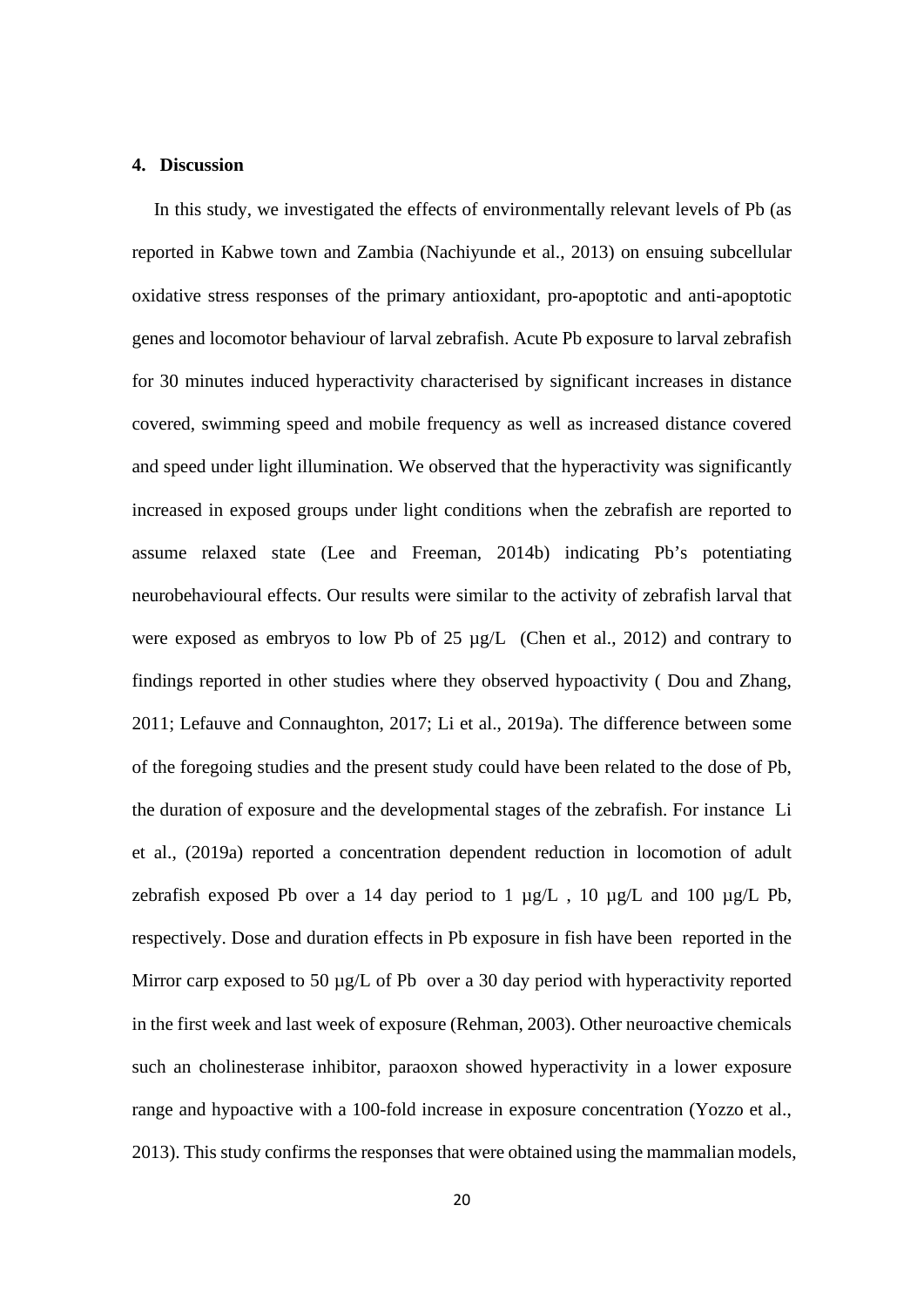humans and rodents, exposed to chronic low Pb concentrations where hyperactivity was been reported as the neurobehavioural end point (Ma et al., 1999); thereby showing the application value of the zebrafish model to assess Pb exposure responses. While our experimental design was not aimed at explaining the mechanism behind this behaviour, our results demonstrated alterations in free locomotor activity manifested by hyperactivity, a recognized effect arising from Pb metal neurotoxicity (Atchison et al., 1987). In Mirror carp that exhibited Pb induced hyperactivity, a positive correlation between enhanced lipid peroxidation, a marker of oxidative damage in the brain and increased behavioural activity was reported (Rehman, 2003) . The abnormal behaviour of increased locomotor activity in larval zebrafish during daylight phases has ecological potential ecological implications in the form of increased predation. South et al. (2019) observed similar reduced anti-predator behaviour (i.e. increased locomotion) in mosquito larvae following exposure to low levels of the insecticide, dichlorodiphenyltrichloroethane (DDT). The authors indicated that the pollutant not only mediates the behaviour of the prey but also the interactions of the natural predator. This would inevitably result in potential alterations of the strength of trophic interactions (South et al., 2019).

In case of the mRNA responses to acute exposure of environmentally relevant Pb in larval zebrafish, we observed a non-significant induction of the primary antioxidant enzymes apart from HO-1 that was significantly upregulated at 3 µg/L. Functionally, HO-1 catabolize free heme, that is, iron (Fe) protoporphyrin (IX), into equimolar amounts of  $Fe<sup>2+</sup>$ , carbon monoxide (CO), and biliverdin (Gozzelino et al., 2010). In our study, the upregulation of HO-1 at 3 µg/L Pb and its accompanying lack of significant upregulation at high levels (91 and 250  $\mu$ g/L Pb) may have been a protective response against acute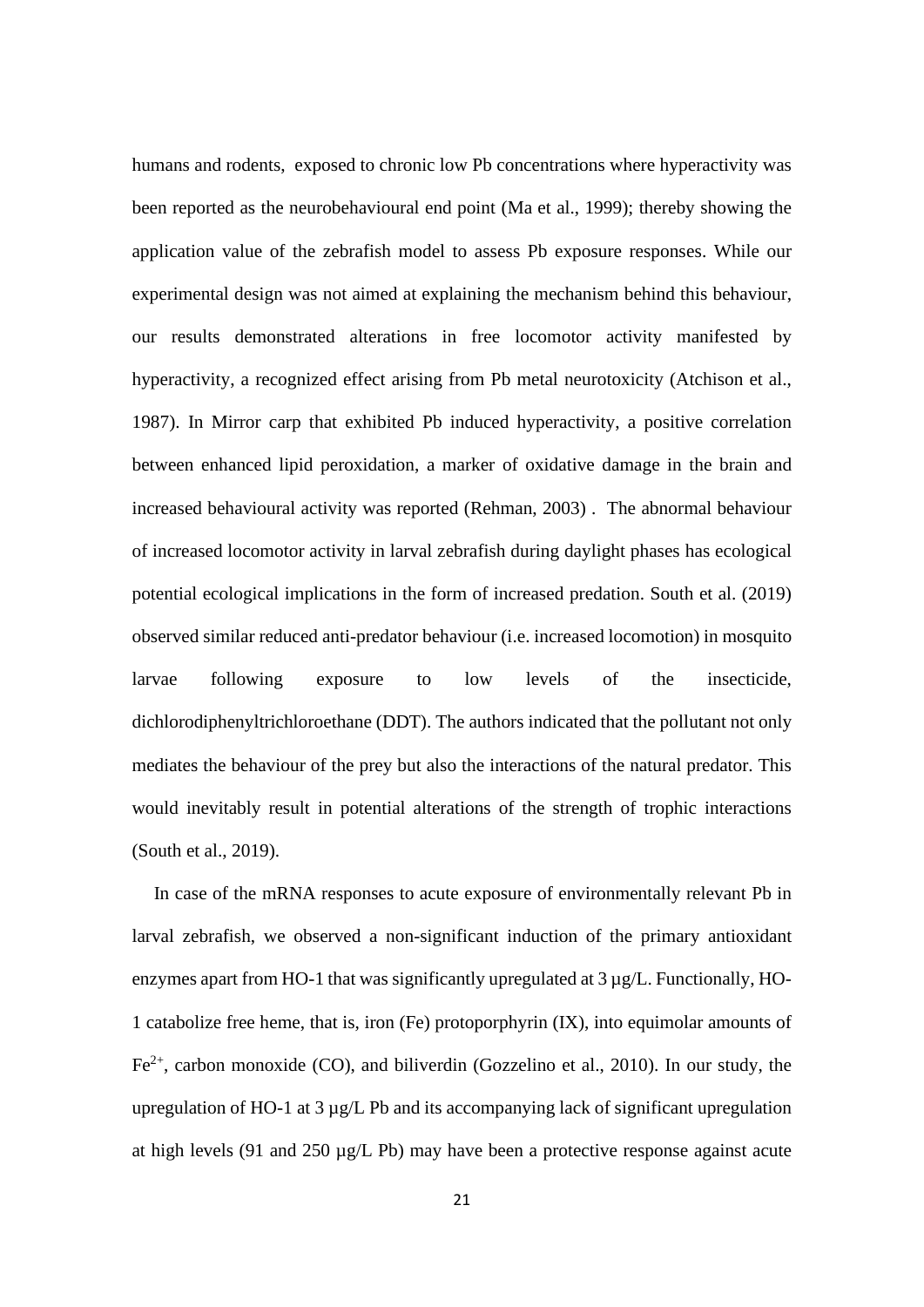Pb exposure or a hormetic response (Calabrese et al., 2012). Heme oxygenase (HO-1) gene has been classified among the vitagene family exhibiting hormetic responses (Calabrese et al., 2004). According to the hormetic principles, low doses of drugs, toxicants, and natural substances may elicit a positive response in terms of adaptation to or protection from the stressor, whereas at higher concentration the toxic effect prevails (Calabrese et al., 2008). The hormetic dose – response can occur through different mechanisms: as a direct stimulatory response; after an initial disruption in homeostasis followed by the modest overcompensation response; or as a response to an "adapting" or "preconditioning" dose that is followed by a more challenging dose (Piantadosi, 2008). Furthermore, we observed significant upregulation of the Ucp-2 gene and Bcl-2 across the exposed group. The upregulation of CoxI and the proapoptotic TP53 genes seem to suggest an acute upregulation of ROS that led to an enhanced mobilization of the Ucp-2 and Bcl2 genes to quail the ROS production as an initial protective mechanism (Craig et al., 2007). Ucp-2 functions, by an incompletely defined mechanism, to reduce the production of reactive oxygen species during mitochondrial electron transport (Giardina et al., 2008), while Bcl-2 works to counter the effect of the TP53 elevated gene expression and has been said to be an indicator of a conspicuous increase in ROS (Kowaltowski and Fiskum, 2005). Similarly, the significant upregulation of CoxI expression in the acutely Pb exposed larval zebrafish points to the acute requirement for cellular responses to the generated ROS following exposure (Bourens et al., 2013).

While Pb has been reported as a neurotoxic element that causes behavioural dysfunction in fishes within days of exposure to sublethal concentrations (Weber et al., 1997), our study has demonstrated that effects in zebrafish larvae manifest within a very short period following exposure to environmentally relevant Pb levels. Taken together,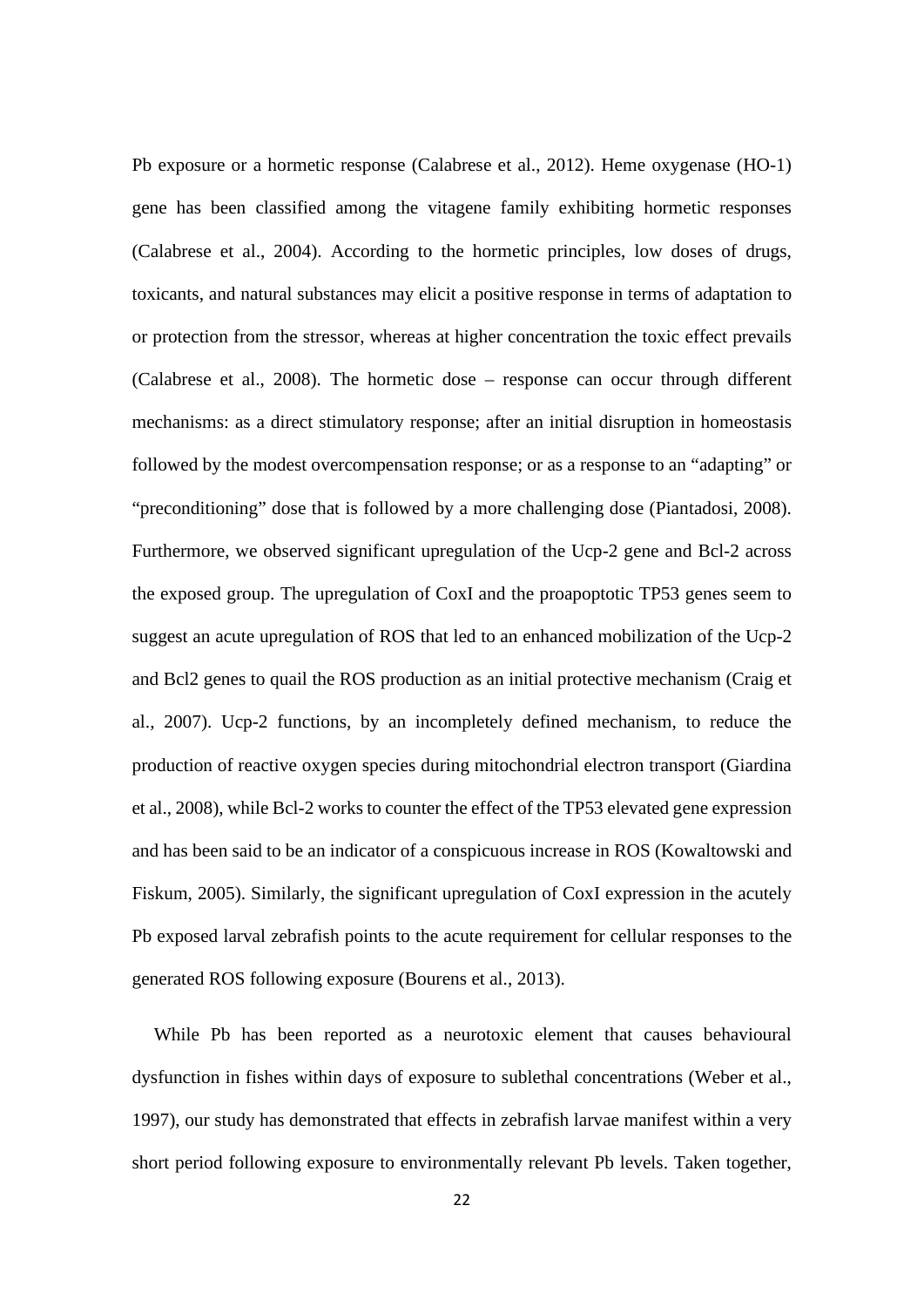our results showed that the lowest average Pb level of 3 µg/L Pb as found in Kabwe, Zambia may have deleterious effects to the same degree as higher exposure concentrations (91  $\mu$ g/L and 250  $\mu$ g/L) on aquatic life triggering a surge in ROS generation and hyperactive swimming behaviour as observed in the larval zebrafish.

The following limitations of using toxicogenomics in this study were identified. There is a long-standing debate as to what fold change in gene expression can be considered to be biologically significant (Mccarthy and Smyth, 2009). In this study we regarded a significant difference from the control to reflect those genes that are differentially expressed. It is however acknowledged that there is a threshold for minimum fold gene change below, which differential expression is unlikely to be of any biological interest for a particular gene. Therefore, this ad hoc approach probably provides an over estimation of the effects likely to occur following exposure to low levels of Pb. It is further acknowledged that the use of gene expression profiling as an indicator of sub-cellular changes needs to be verified through assessment of molecular and biochemical to reveal and confirm precise mechanisms of action (Fielden and Zacharewski, 2001). Due to the small sample volume we were not able to verify increased antioxidant responses through analyses of enzymatic (e.g. SOD and catalase) and non-enzymatic (lipid peroxidase and protein carbonyl) compounds. However, based on the studies (Ahmadifar et al., 2019; Parolini et al., 2017; and Safari et al., 2017) where similar fold changes were accompanied by significant biochemical changes, seem to support that the gene expression (i.e. upregulation of the anti-oxidant genes) results in increase of the enzymes thereby combatting ROS formation. It is then this premise that we use to postulate that the gene expression maybe a good indicator (biomarker) of antioxidant responses against ROS formation.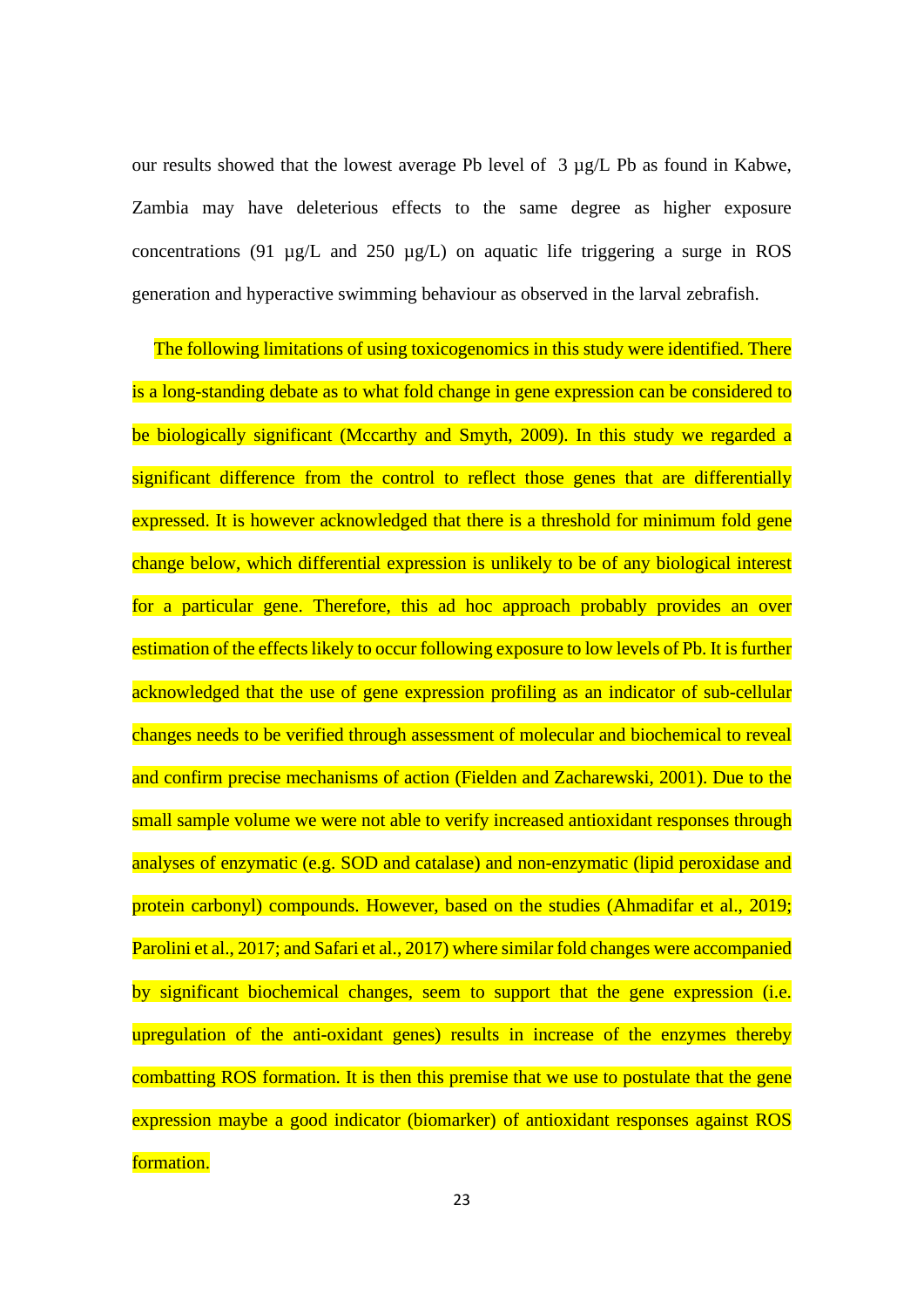## **5. Conclusion**

Environmentally relevant concentrations of Pb as they occur in Kabwe could be detrimental to aquatic life especially in larval fish. Acute exposure to the environmentally relevant Pb levels attenuated larval zebrafish behaviour by inducing hyperactivity under dark/light illumination. This locomotor activity pattern alteration could be linked to altered neurobehavior via neurotoxicity mediated by oxidative stress or direct Pb neurointoxication due to lack of fully formed brain blood barrier. This has potential ecological ramifications through alterations in predator-prey interactions. However, the degree to which these observed effects following an acute exposure period to low Pb levels will persist during prolonged exposure needs to be investigated further.

### **6. Ethical statement**

All experimental procedures were approved by the AnimCare animal research ethics committee (NHREC reg. number AREC-130913-015) of the North-West University. All animals were maintained, and procedures performed in accordance with the code of ethics in research, training and testing of drugs in South Africa and complied with national legislation (ethics approval number: NWU-00269-16-A5).

## **7. Declaration of Competing Interest**

The authors declare that they have no conflict of interest relating to the work presented in this manuscript.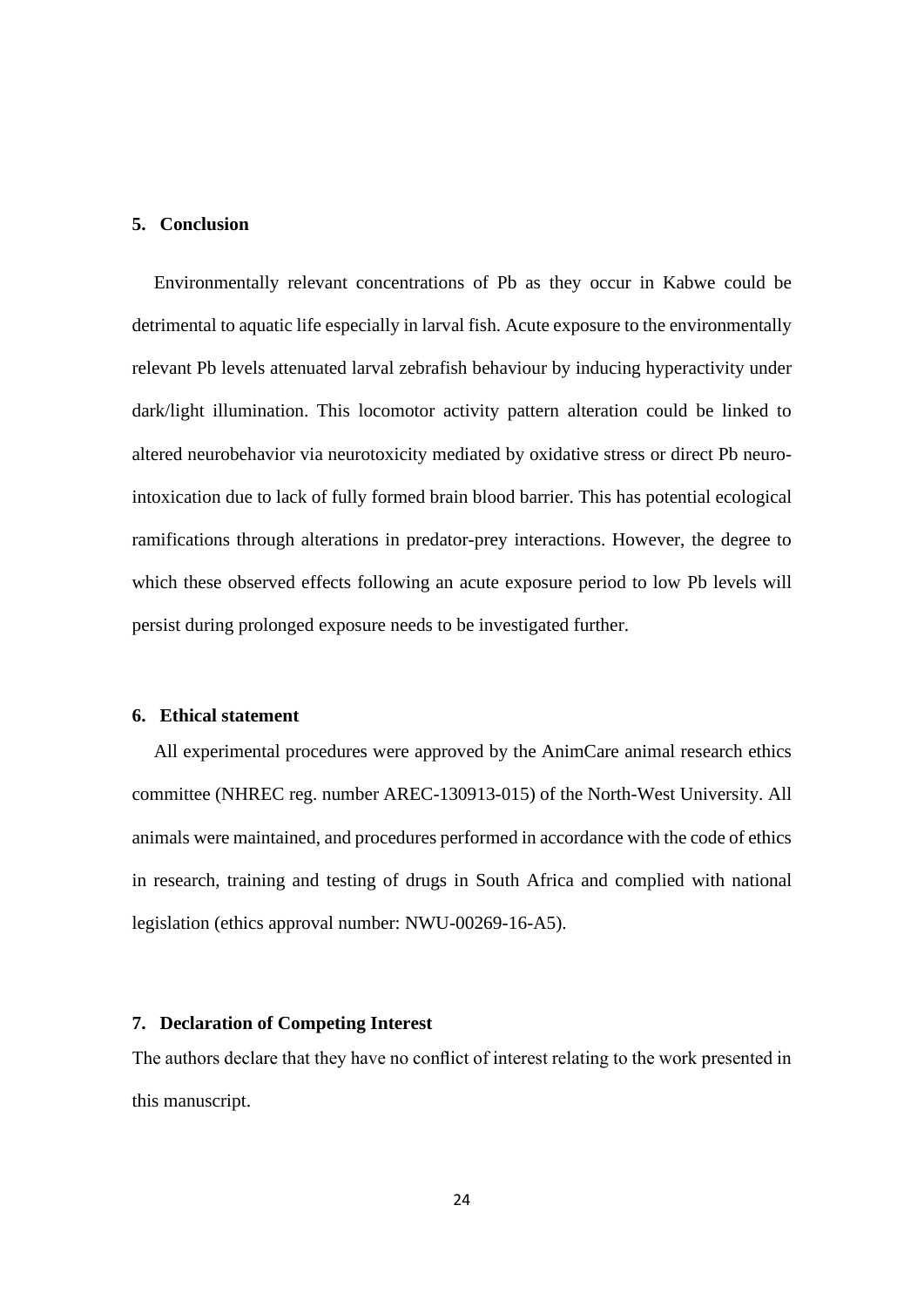### **8. Acknowledgements**

This work was supported by the Grants-in-Aid for Scientific Research from the Ministry of Education, Culture, Sports, Science and Technology of Japan awarded to M. Ishizuka (No. 16H0177906, 18K1984708, and 18KK028708), Y. Ikenaka (18H0413208), and S.M.M. Nakayama (No. 17KK0009). This work was also supported by the foundation of JSPS Bilateral Open Partnership Joint Research Projects (JPJSBP120209902) and the Environment Research and Technology Development Fund (SII-1/3-2, 4RF-1802/18949907) of the Environmental Restoration and Conservation Agency of Japan. We also acknowledge financial support from the Soroptimist Japan Foundation, the Nakajima Foundation, the Sumitomo Foundation, the Nihon Seimei Foundation, and the Japan Prize Foundation. This research was also supported by JST/JICA, SATREPS (Science and Technology Research Partnership for Sustainable Development; No. JPMJSA1501). and the Hokkaido University Faculty of Veterinary Medicine Wise/Leading Travel and Subsistence grant.

Bioassays were conducted in the National Aquatic Bioassay Facility at North-West University, South Africa (NRF Grant UID99024).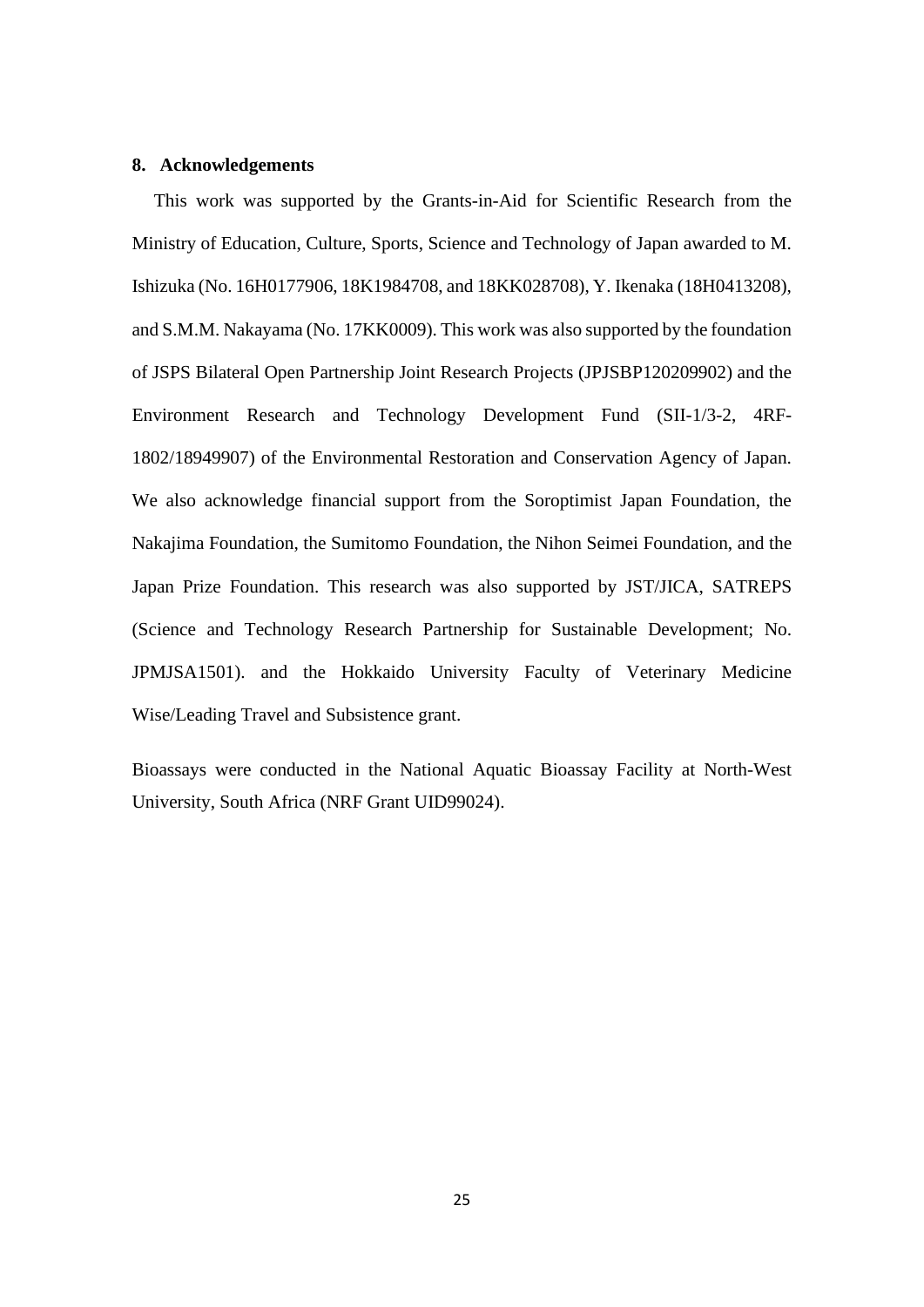### **References**

Ahmadifar, E., Sheikhzadeh, N., Roshanaei, K., Dargahi, N., 2019. Can dietary ginger ( Zingiber o ffi cinale ) alter biochemical and immunological parameters and gene expression related to growth , immunity and antioxidant system in zebra fi sh ( Danio rerio )? Aquaculture 507, 341–348.

https://doi.org/10.1016/j.aquaculture.2019.04.049

- Atchison, G.J., Henry, M.G., Sandheinrich, M.B., 1987. Effects of metals on fish behavior: a review. Environ. Biol. Fishes 18, 11–25. https://doi.org/10.1007/BF00002324
- Bose-O'Reilly, S., Yabe, J., Makumba, J., Schutzmeier, P., Ericson, B., Caravanos, J., 2017. Lead intoxicated children in Kabwe, Zambia. Environ. Res. 0–1. https://doi.org/10.1016/j.envres.2017.10.024
- Bourens, M., Fontanesi, F., Soto, I.C., Liu, J., Barrientos, A., 2013. Redox and reactive oxygen species regulation of mitochondrial cytochrome C oxidase biogenesis. Antioxidants Redox Signal. 19, 1940–1952. https://doi.org/10.1089/ars.2012.4847
- Calabrese, V., Boyd-Kimball, D., Scapagnini, G., Butterfield, D.A., 2004. Nitric oxide and cellular stress response in brain aging and neurodegenerative disorders: The role of vitagenes. In Vivo (Brooklyn). 18, 245–268.

Calabrese, V., Cornelius, C., Mancuso, C., Pennisi, G., Calafato, S., Bellia, F., Bates,

Calabrese, V., Cornelius, C., Dinkova-Kostova, A.T., Iavicoli, I., Di Paola, R., Koverech, A., Cuzzocrea, S., Rizzarelli, E., Calabrese, E.J., 2012. Cellular stress responses, hormetic phytochemicals and vitagenes in aging and longevity. Biochim. Biophys. Acta - Mol. Basis Dis. 1822, 753–783. https://doi.org/10.1016/j.bbadis.2011.11.002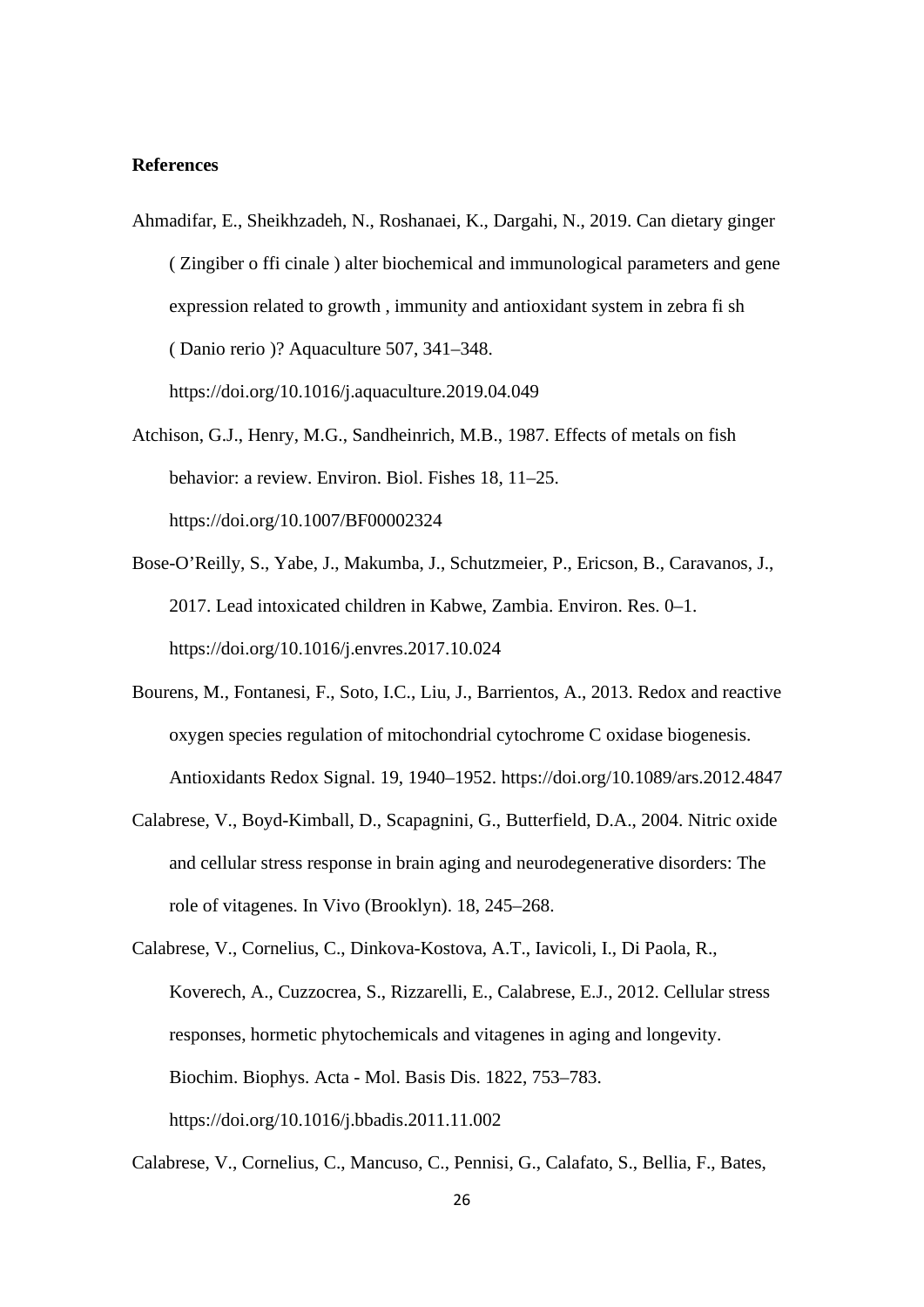T.E., Giuffrida Stella, A.M., Schapira, T., Dinkova Kostova, A.T., Rizzarelli, E., 2008. Cellular stress response: A novel target for chemoprevention and nutritional neuroprotection in aging, neurodegenerative disorders and longevity. Neurochem. Res. 33, 2444–2471. https://doi.org/10.1007/s11064-008-9775-9

- Chen, J., Chen, Y., Liu, W., Bai, C., Liu, X., Liu, K., Li, R., Zhu, J.H., Huang, C., 2012. Developmental lead acetate exposure induces embryonic toxicity and memory deficit in adult zebrafish. Neurotoxicol. Teratol. 34, 581–586. https://doi.org/10.1016/j.ntt.2012.09.001
- Cheng, H., Hu, Y., 2010. Lead (Pb) isotopic fingerprinting and its applications in lead pollution studies in China: A review. Environ. Pollut. 158, 1134–1146. https://doi.org/10.1016/j.envpol.2009.12.028
- Craig, P.M., Wood, C.M., McClelland, G.B., 2007. Oxidative stress response and gene expression with acute zebrafish (Danio rerio). Am. J. Physiol. - Regul. Integr. Comp. Physiol. 293, 1882–1892. https://doi.org/10.1152/ajpregu.00383.2007
- Dou, C., Zhang, J., 2011. Effects of lead on neurogenesis during zebrafish embryonic brain development. J. Hazard. Mater. 194, 277–282. https://doi.org/10.1016/j.jhazmat.2011.07.106
- Fielden, M.R., Zacharewski, T.R., 2001. Challenges and Limitations of Gene Expression Profiling in Mechanistic and Predictive Toxicology. Toxicol. Sci. 60,  $6-10.$
- Flora, G., Gupta, D., Tiwari, A., 2012. Toxicity of lead: A review with recent updates. Interdiscip. Toxicol. 5, 47–58. https://doi.org/10.2478/v10102-012-0009-2
- Fraysse, B., Mons, R., Garric, J., 2006. Development of a zebrafish 4-day embryo-larval bioassay to assess toxicity of chemicals. Ecotoxicol. Environ. Saf. 63, 253–267.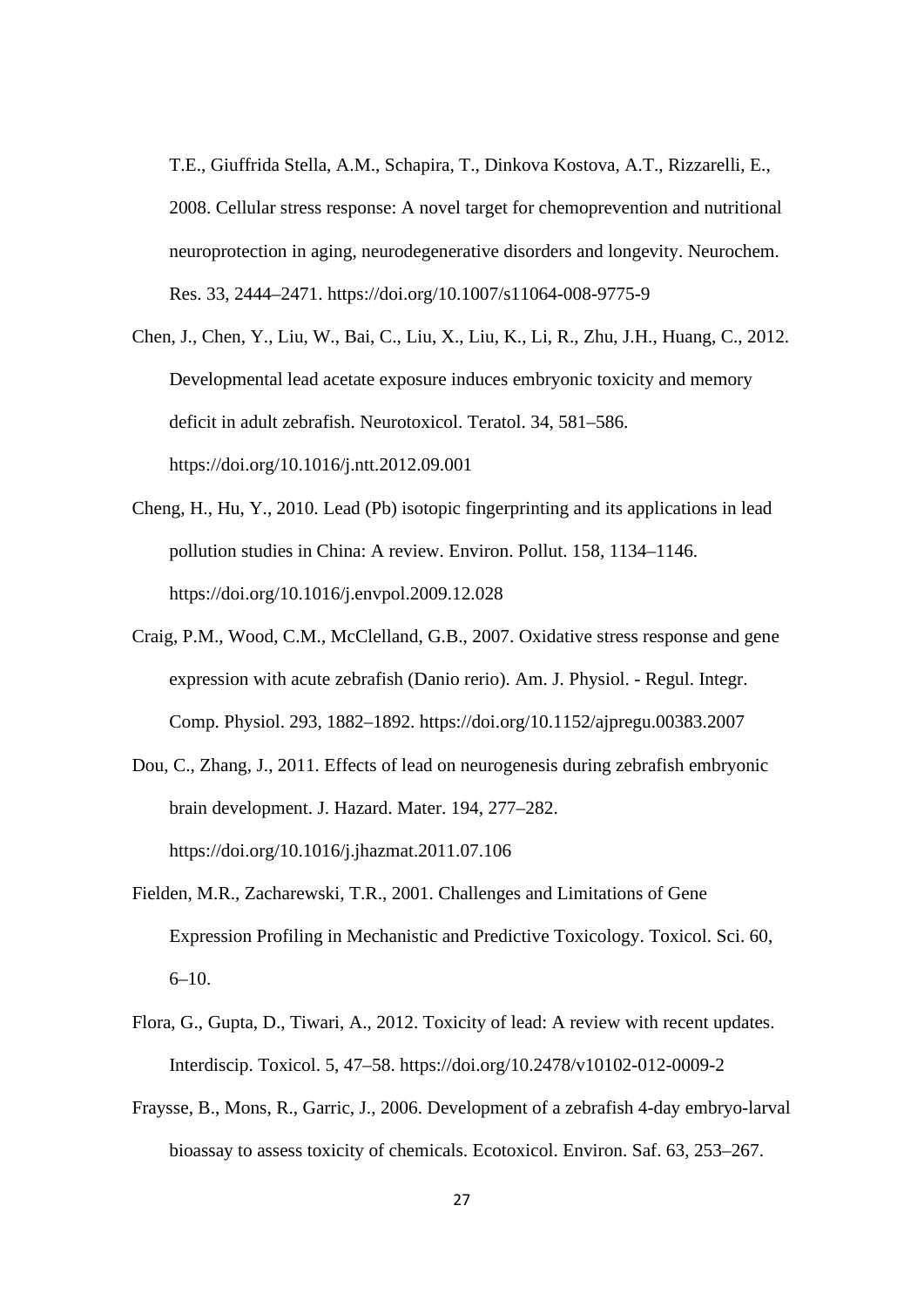https://doi.org/10.1016/j.ecoenv.2004.10.015

- Gozzelino, R., Jeney, V., Soares, M.P., 2010. Mechanisms of Cell Protection by Heme Oxygenase-1. Annu. Rev. Pharmacol. Toxicol. 50, 323–354. https://doi.org/10.1146/annurev.pharmtox.010909.105600
- Gurer, H., Ercal, N., 2000. Can antioxidants be beneficial in the treatment of lead poisoning? Free Radic. Biol. Med. 29, 927–945. https://doi.org/10.1016/S0891- 5849(00)00413-5
- Howe, K., Clark, M.D., Torroja, C.F., Torrance, J., Muffato, M., Collins, J.E., Humphray, S., Mclaren, K., Matthews, L., Mclaren, S., Sealy, I., Caccamo, M., Churcher, C., Barrett, J.C., Koch, R., Rauch, G., White, S., Kilian, B., Quintais, L.T., Guerra-assunção, J.A., Zhou, Y., Gu, Y., Yen, J., Vogel, J., Eyre, T., Redmond, S., Banerjee, R., Fu, B., Langley, E., Maguire, S.F., Laird, G.K., Lloyd, D., Kenyon, E., Donaldson, S., Sehra, H., Almeida-king, J., Trevanion, S., Jones, M., Quail, M., Willey, D., Hunt, A., Burton, J., Sims, S., Mclay, K., Plumb, B., Davis, J., Clee, C., Clark, R., Riddle, C., Eliott, D., Threadgold, G., Harden, G., Ware, D., Mortimer, B., Kerry, G., Heath, P., Phillimore, B., Corby, N., Dunn, M., Johnson, C., Wood, J., Pelan, S., Griffiths, G., Smith, M., Glithero, R., Howden, P., Barker, N., Stevens, C., Harley, J., Holt, K., Lovell, J., Beasley, H., Henderson, C., Gordon, D., Auger, K., Wright, D., Collins, J., Raisen, C., Dyer, L., Robertson, L., Ambridge, K., Leongamornlert, D., Mcguire, S., Gilderthorp, R., Griffiths, C., Manthravadi, D., Nichol, S., Barker, G., Whitehead, S., Kay, M., Brown, J., Murnane, C., Gray, E., Humphries, M., Sycamore, N., Barker, D., Saunders, D., Wallis, J., Babbage, A., Hammond, S., Mashreghi-mohammadi, M., Barr, L., Wray, P., Ellington, A., Matthews, N., Ellwood, M., Clark, G., Cooper, J.,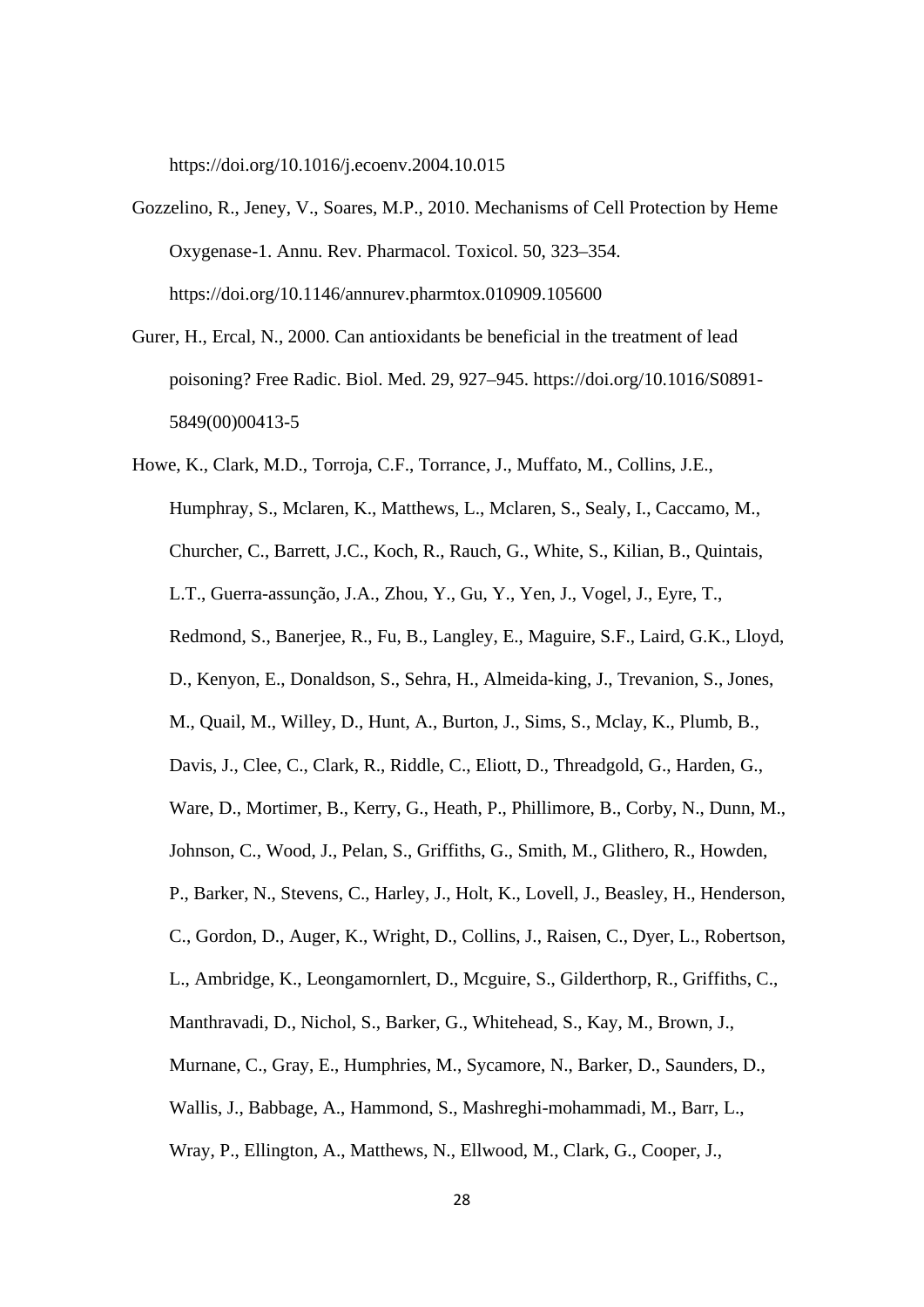Tromans, A., Grafham, D., Pandian, R., Andrews, R., Harrison, E., Kimberley, A., Palmer, S., Gehring, I., Berger, A., Dooley, C.M., 2014. The zebrafish reference genome sequence 496, 498–503. https://doi.org/10.1038/nature12111.The

- Ikenaka, Y., Nakayama, S.M.M., Muzandu, K., Choongo, K., Teraoka, H., Mizuno, N., Ishizuka, M., 2010. Heavy metal contamination of soil and sediment in Zambia. African J. Environ. Sci. Technol. 4, 729–739. https://doi.org/10.4314/ajest.v4i11.71339
- Jin, Y., Zhang, X., Shu, L., Chen, L., Sun, L., Qian, H., Liu, W., Fu, Z., 2010. Oxidative stress response and gene expression with atrazine exposure in adult female zebrafish (Danio rerio). Chemosphere 78, 846–852. https://doi.org/10.1016/j.chemosphere.2009.11.044
- Kim, J.H., Kang, J.C., 2017. Effects of sub-chronic exposure to lead (Pb) and ascorbic acid in juvenile rockfish: Antioxidant responses, MT gene expression, and neurotransmitters. Chemosphere 171, 520–527. https://doi.org/10.1016/j.chemosphere.2016.12.094

Kowaltowski, A.J., Fiskum, G., 2005. Redox mechanisms of cytoprotection by Bcl-2.

Antioxidants Redox Signal. 7, 508–514. https://doi.org/10.1089/ars.2005.7.508

- Lanphear, B.P., Dietrich, K., Auinger, P., Cox, C., 2000. Cognitive deficits associated with blood lead concentrations  $\leq 10 \mu g/dL$  in US children and adolescents. Public Health Rep. 115, 521–529. https://doi.org/10.1093/phr/115.6.521
- Lee, J., Freeman, J.L., 2014a. Zebrafish as a model for investigating developmental lead (Pb) neurotoxicity as a risk factor in adult neurodegenerative disease: A minireview. Neurotoxicology 43, 57–64. https://doi.org/10.1016/j.neuro.2014.03.008
- Lee, J., Freeman, J.L., 2014b. Zebrafish as a model for developmental neurotoxicity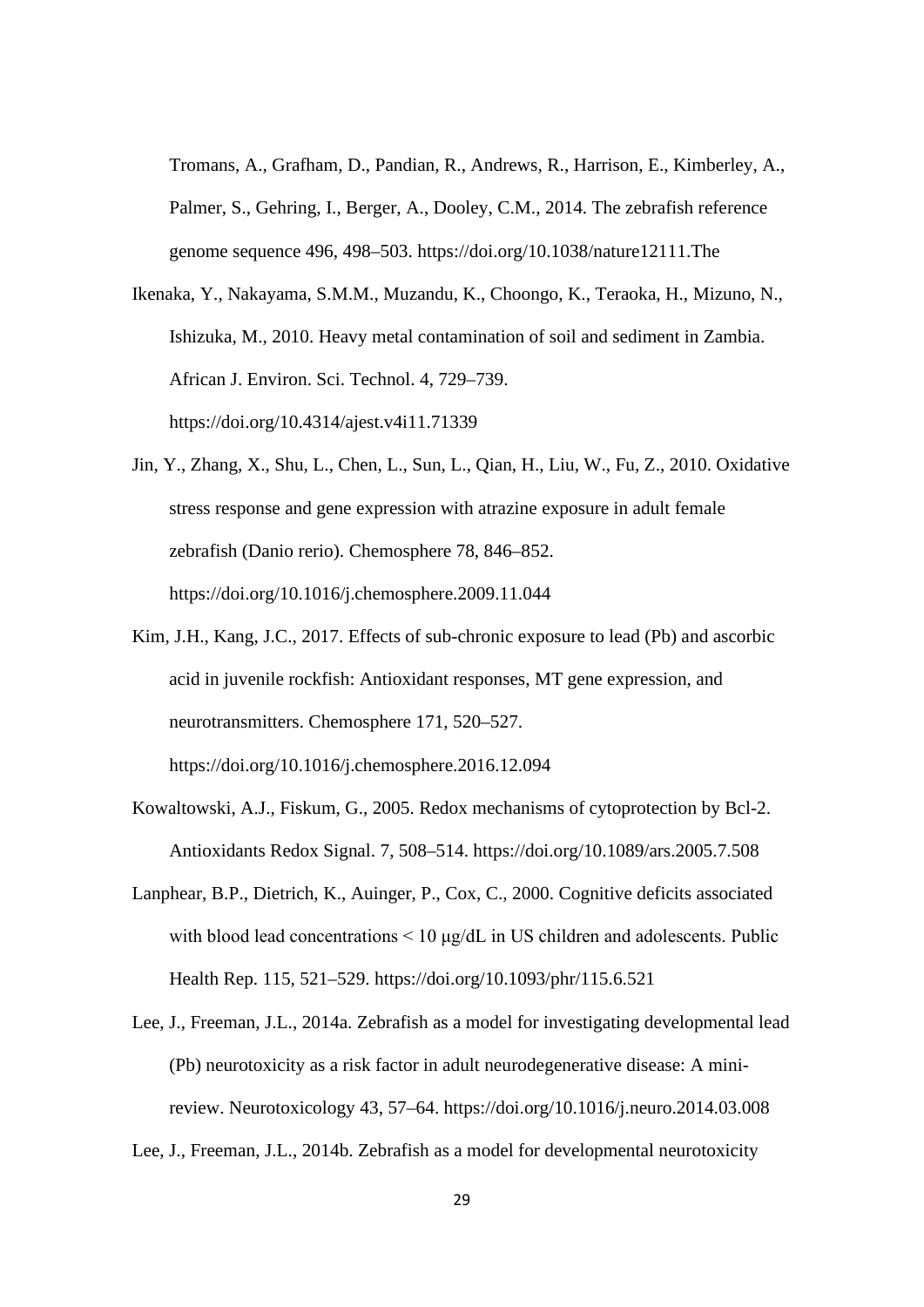assessment: The Application of the zebrafish in defining the effects of arsenic, methylmercury, or lead on early neurodevelopment. Toxics 2, 464–495. https://doi.org/10.3390/toxics2030464

- Lefauve, M.K., Connaughton, V.P., 2017. Developmental exposure to heavy metals alters visually-guided behaviors in zebrafish. Curr. Zool. 63, 221–227. https://doi.org/10.1093/cz/zox017
- Li, X., Kong, H., Ji, X., Gao, Y., Jin, M., 2019a. Zebrafish behavioral phenomics applied for phenotyping aquatic neurotoxicity induced by lead contaminants of environmentally relevant level. Chemosphere 224, 445–454. https://doi.org/10.1016/j.chemosphere.2019.02.174
- Li, X., Zhang, B., Li, N., Ji, X., Liu, K., Jin, M., 2019b. Zebrafish neurobehavioral phenomics applied as the behavioral warning methods for fingerprinting endocrine disrupting effect by lead exposure at environmentally relevant level. Chemosphere 231, 315–325. https://doi.org/10.1016/j.chemosphere.2019.05.146
- Ma, T., Chen, H.H., Ho, I.K., 1999. Effects of chronic lead (Pb) exposure on neurobehavioral function and dopaminergic neurotransmitter receptors in rats. Toxicol. Lett. 105, 111–121. https://doi.org/10.1016/S0378-4274(98)00388-9
- Maiti, A.K., Saha, N.C., Paul, G., 2010. Effect of lead on oxidative stress, Na +K +ATPase activity and mitochondrial electron transport chain activity of the brain of clarias batrachus L. Bull. Environ. Contam. Toxicol. 84, 672–676. https://doi.org/10.1007/s00128-010-9997-9
- Mccarthy, D.J., Smyth, G.K., 2009. Testing significance relative to a fold-change threshold is a TREAT. Bioinformatics 25, 765–771. https://doi.org/10.1093/bioinformatics/btp053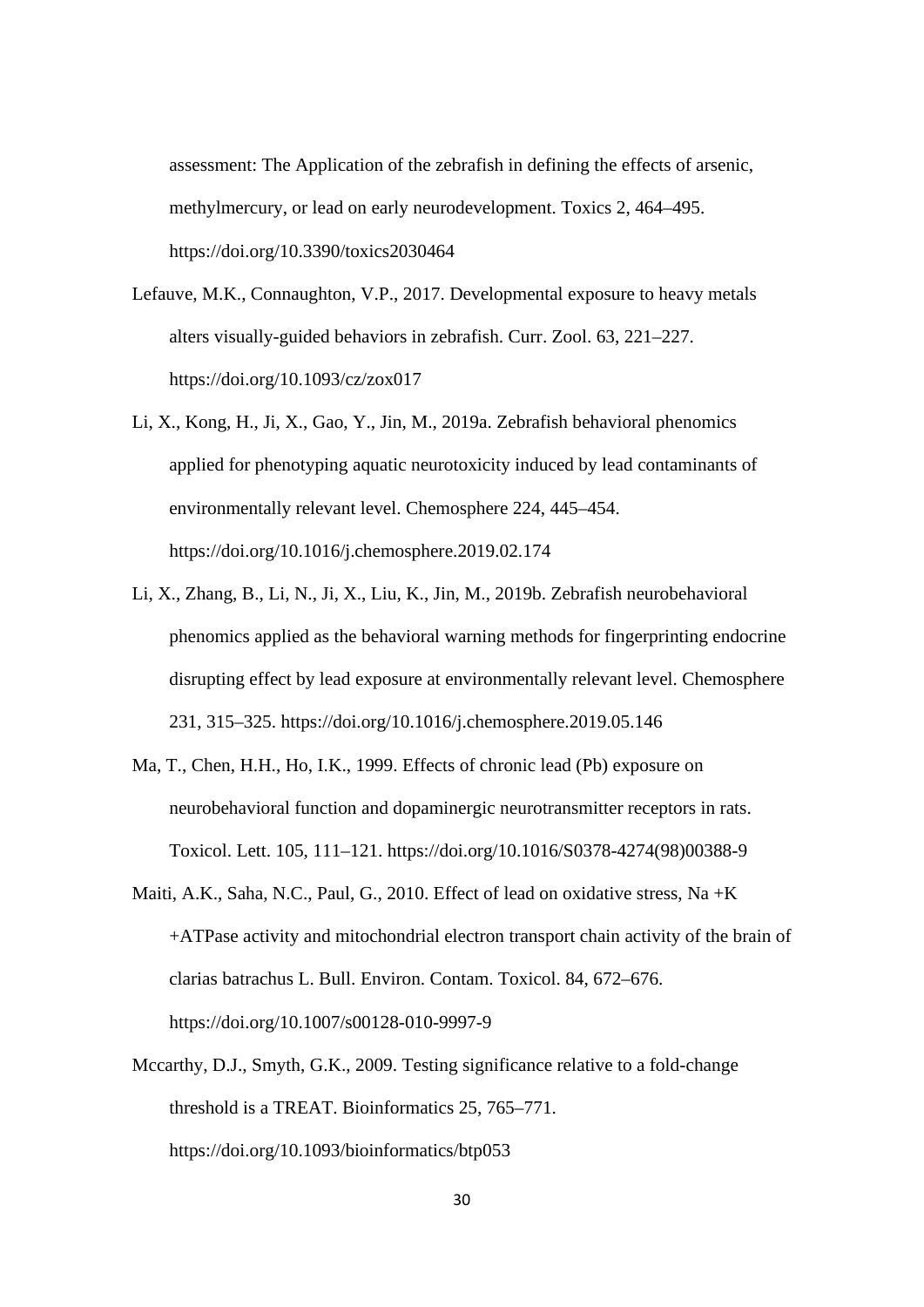- Mccurley, A.T., Callard, G. V, 2008. Characterization of housekeeping genes in zebrafish : male-female differences and effects of tissue type , developmental stage and chemical treatment. BMC Mol. Biol. 12, 1–12. https://doi.org/10.1186/1471- 2199-9-102
- Nachiyunde, K., Ikeda, H., Okuda, T., Nishijima, W., 2013. Assessment of Dissolved Heavy Metal Pollution in Five Provinces of Zambia. J. Environ. Prot. (Irvine,. Calif). 04, 80–85. https://doi.org/10.4236/jep.2013.41b015
- Nakata, H., Nakayama, S.M.M., Yabe, J., Liazambi, A., Mizukawa, H., Darwish, W.S., Ikenaka, Y., Ishizuka, M., 2016. Reliability of stable Pb isotopes to identify Pb sources and verifying biological fractionation of Pb isotopes in goats and chickens. Environ. Pollut. 208, 395–403. https://doi.org/10.1016/j.envpol.2015.10.006
- Nakayama, Shouta M.M., Ikenaka, Y., Hamada, K., Muzandu, K., Choongo, K., Teraoka, H., Mizuno, N., Ishizuka, M., 2011. Metal and metalloid contamination in roadside soil and wild rats around a Pb-Zn mine in Kabwe, Zambia. Environ. Pollut. 159, 175–181. https://doi.org/10.1016/j.envpol.2010.09.007
- Nakayama, Shouta M M, Ikenaka, Y., Hamada, K., Muzandu, K., Choongo, K., Teraoka, H., Mizuno, N., Ishizuka, M., 2011. Metal and metalloid contamination in roadside soil and wild rats around a Pb-Zn mine in Kabwe, Zambia. Environ. Pollut. 159, 175–181. https://doi.org/10.1016/j.envpol.2010.09.007
- Nevin, R., 2000. How lead exposure relates to temporal changes in IQ , violent crime , and unwed pregnancy How Lead Exposure Relates to Temporal Changes in IQ , Violent Crime , and Unwed Pregnancy. Environ. Res. 83, 1–22.
- Olympio, K.P.K., Oliveira, P. V., Naozuka, J., Cardoso, M.R.A., Marques, A.F., Günther, W.M.R., Bechara, E.J.H., 2010. Surface dental enamel lead levels and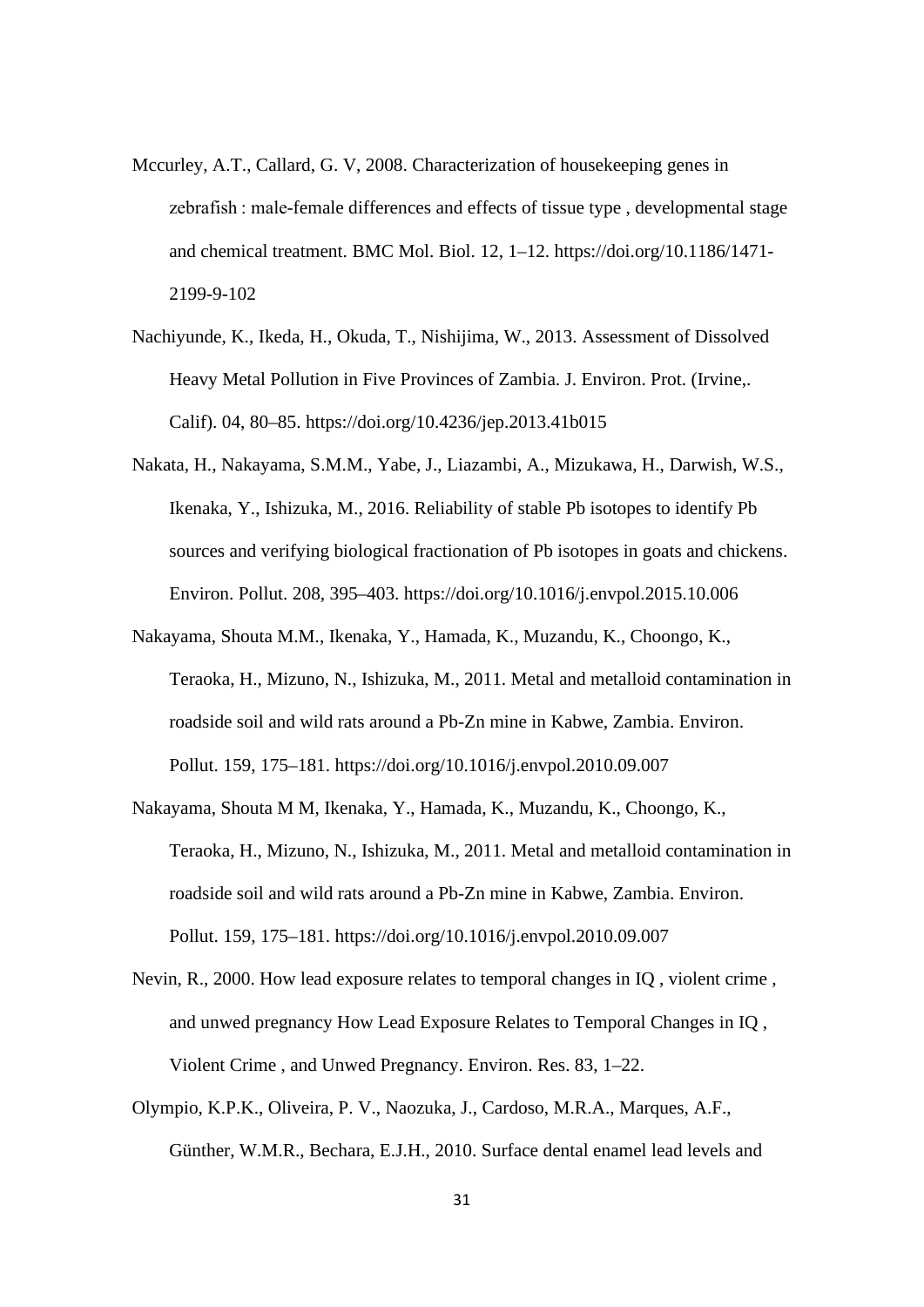antisocial behavior in Brazilian adolescents. Neurotoxicol. Teratol. 32, 273–279. https://doi.org/10.1016/j.ntt.2009.12.003

Parolini, M., Ghilardi, A., Torre, C. Della, Magni, S., Prosperi, L., Calvagno, M., Giacco, L. Del, Binelli, A., 2017. Environmental concentrations of cocaine and its main metabolites modulated antioxidant response and caused cyto-genotoxic effects in zebra fi sh embryo cells \*. Environ. Pollut. 226, 504–514. https://doi.org/10.1016/j.envpol.2017.04.046

Piantadosi, C.A., 2008. Carbon monoxide, reactive oxygen signaling, and oxidative stress. Free Radic. Biol. Med. 45, 562–569. https://doi.org/10.1016/j.freeradbiomed.2008.05.013

Pokras, M.A., Kneeland, M.R., 2008. Lead poisoning: Using transdisciplinary approaches to solve an ancient problem. Ecohealth 5, 379–385.

https://doi.org/10.1007/s10393-008-0177-x

- Safari, R., Hossein, S., Doan, H. Van, Dadar, M., 2017. The effects of dietary Myrtle ( Myrtus communis ) on skin mucus immune parameters and mRNA levels of growth , antioxidant and immune related genes in zebra fi sh ( Danio rerio ). Fish Shellfish Immunol. 66, 264–269. https://doi.org/10.1016/j.fsi.2017.05.007
- Sciarillo, W.G., Alexander, G., Farrell, K.P., 1992. Lead exposure and child behavior. Am. J. Public Health 82, 1356–1360. https://doi.org/10.2105/AJPH.82.10.1356
- Shafiq-ur-Rehman, 2003. Lead-exposed increase in movement behavior and brain lipid peroxidation in fish. J. Environ. Sci. Heal. - Part A Toxic/Hazardous Subst. Environ. Eng. 38, 631–643. https://doi.org/10.1081/ESE-120016928
- Shi, X., Zhou, B., 2010. The role of Nrf2 and MAPK pathways in PFOS-induced oxidative stress in zebrafish embryos. Toxicol. Sci. 115, 391–400.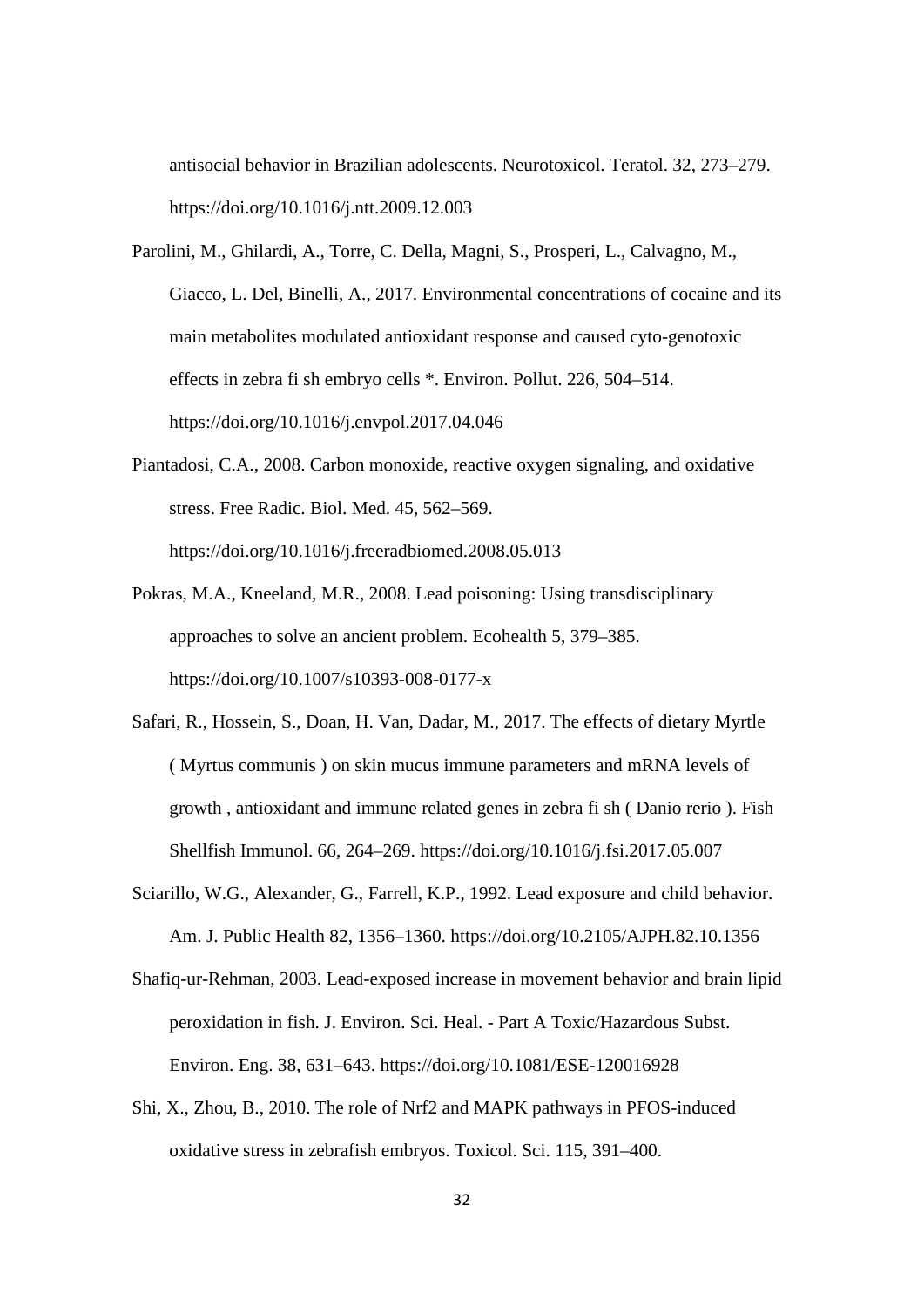https://doi.org/10.1093/toxsci/kfq066

- Stancová, V., Ziková, A., Svobodová, Z., Kloas, W., 2015. Effects of the non-steroidal anti-inflammatory drug(NSAID) naproxen on gene expression of antioxidant enzymes in zebrafish (Danio rerio). Environ. Toxicol. Pharmacol. 40, 343–348. https://doi.org/10.1016/j.etap.2015.07.009
- Strähle, U., Scholz, S., Geisler, R., Greiner, P., Hollert, H., Rastegar, S., Schumacher, A., Selderslaghs, I., Weiss, C., Witters, H., Braunbeck, T., 2012. Zebrafish embryos as an alternative to animal experiments-A commentary on the definition of the onset of protected life stages in animal welfare regulations. Reprod. Toxicol. 33, 128–132. https://doi.org/10.1016/j.reprotox.2011.06.121
- Tu, H., Peng, T., Liu, J., Chen, X., Fan, C., Huang, Z., Zhang, Y., Zou, F., Meng, X., 2018. Role of neurexin2a in lead-induced locomotor defect in developing zebrafish. Aquat. Toxicol. 194, 167–175. https://doi.org/10.1016/j.aquatox.2017.11.011
- Wani, A.L., Ara, A., Usmani, J.A., 2015. Lead toxicity: A review. Interdiscip. Toxicol. 8, 55–64. https://doi.org/10.1515/intox-2015-0009
- Weber, D.N., Dingel, W.M., Panos, J.J., Steinpreis, R.E., 1997. Alterations in neurobehavioral responses in fishes exposed to lead and lead-chelating agents. Am. Zool. 37, 354–362. https://doi.org/10.1093/icb/37.4.354
- Xu, X., Weber, D., Burge, R., VanAmberg, K., 2016. Neurobehavioral impairments produced by developmental lead exposure persisted for generations in zebrafish (Danio rerio). Neurotoxicology 52, 176–185. https://doi.org/10.1016/j.neuro.2015.12.009
- Yabe, J., Nakayama, S.M., Nakata, H., Toyomaki, H., Yohannes, Y.B., Muzandu, K.,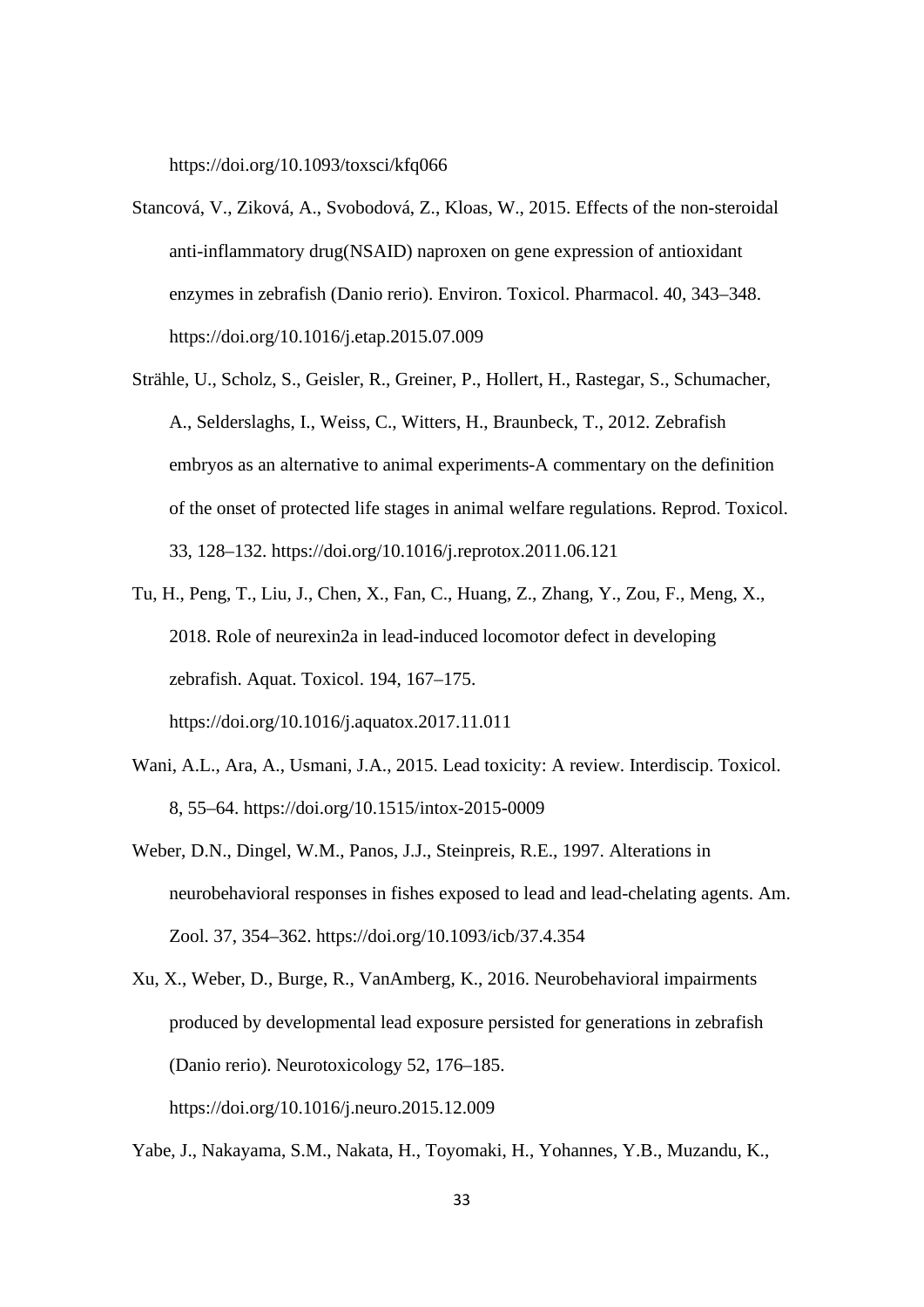Kataba, A., Zyambo, G., Hiwatari, M., Narita, D., Yamada, D., Hangoma, P., Munyinda, N.S., Mufune, T., Ikenaka, Y., Choongo, K., Ishizuka, M., 2020. Current trends of blood lead levels, distribution patterns and exposure variations among household members in Kabwe, Zambia. Chemosphere 243, 125412. https://doi.org/10.1016/j.chemosphere.2019.125412

- Yabe, J., Nakayama, S.M.M., Ikenaka, Y., Muzandu, K., Choongo, K., Mainda, G., Kabeta, M., Ishizuka, M., Umemura, T., 2013. Metal distribution in tissues of freerange chickens near a lead-zinc mine in Kabwe, Zambia. Environ. Toxicol. Chem. 32, 189–192. https://doi.org/10.1002/etc.2029
- Yabe, J., Nakayama, S.M.M., Ikenaka, Y., Muzandu, K., Ishizuka, M., Umemura, T., 2011. Uptake of lead, cadmium, and other metals in the liver and kidneys of cattle near a lead-zinc mine in Kabwe, Zambia. Environ. Toxicol. Chem. 30, 1892–1897. https://doi.org/10.1002/etc.580
- Yabe, J., Nakayama, S.M.M., Ikenaka, Y., Yohannes, Y.B., Bortey-Sam, N., Oroszlany, B., Muzandu, K., Choongo, K., Kabalo, A.N., Ntapisha, J., Mweene, A., Umemura, T., Ishizuka, M., 2015. Lead poisoning in children from townships in the vicinity of a lead-zinc mine in Kabwe, Zambia. Chemosphere 119, 941–947. https://doi.org/10.1016/j.chemosphere.2014.09.028
- Yozzo, K.L., McGee, S.P., Volz, D.C., 2013. Adverse outcome pathways during zebrafish embryogenesis: A case study with paraoxon. Aquat. Toxicol. 126, 346– 354. https://doi.org/10.1016/j.aquatox.2012.09.008
- Zhao, J., Zhang, Q., Zhang, B., Xu, T., Yin, D., Gu, W., Bai, J., 2019. Developmental exposure to lead at environmentally relevant concentrations impaired neurobehavior and NMDAR-dependent BDNF signaling in zebrafish larvae.